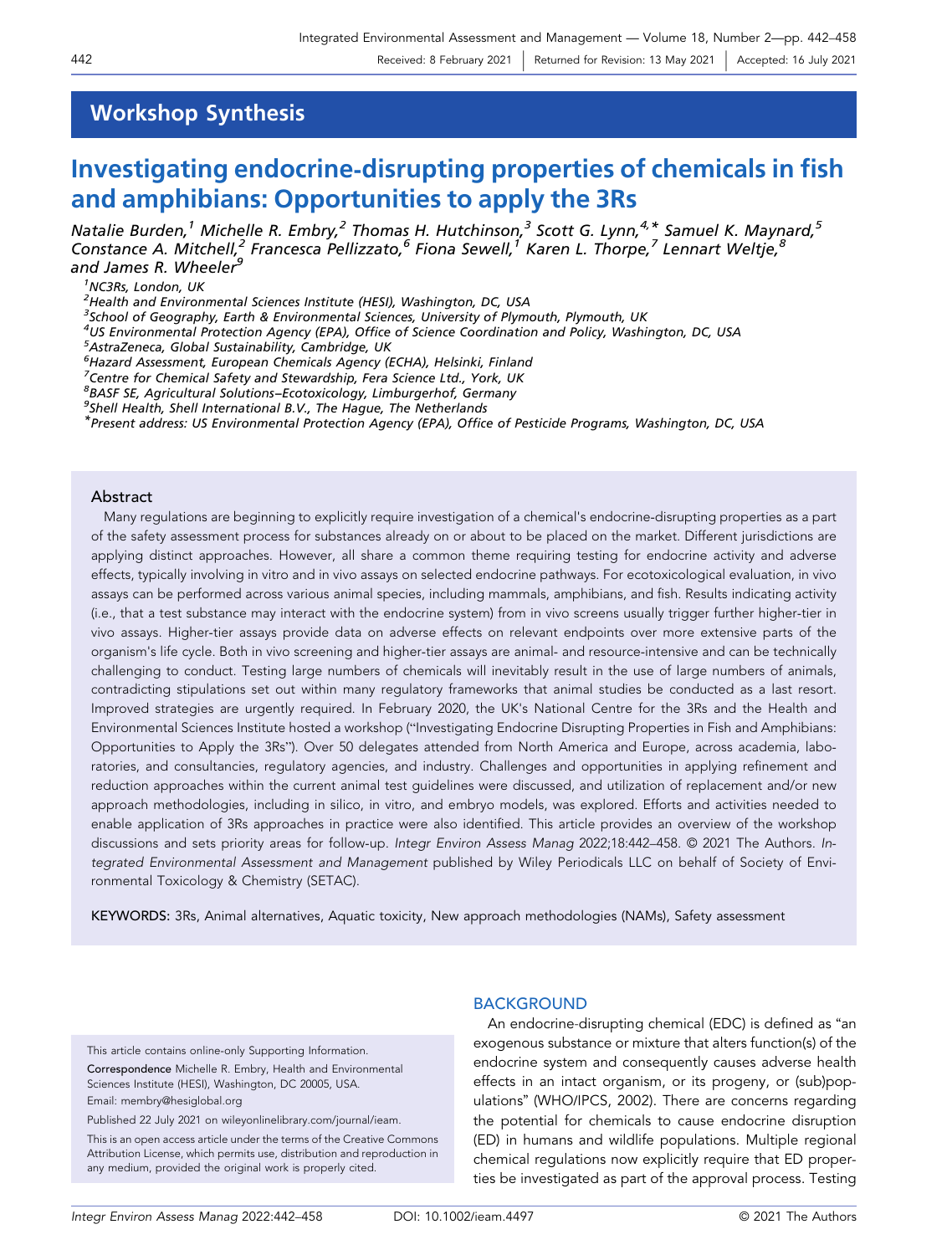requirements currently range from mandated testing for all substances, exposure‐based prioritization programs, and concern‐triggered testing. The approaches implemented vary by jurisdiction; however, all share common themes of testing for endocrine activity and/or adverse effects (cf. ECHA/EFSA, 2018; Japan Ministry of the Environment, 2010; USEPA, 2020).

Testing for endocrine activity (i.e., alteration of the endocrine system potentially leading to adverse effects) usually involves specific in vitro or in vivo assays evaluating selected endocrine pathways. For ecotoxicological purposes, there are several different validated in vivo guidelines that utilize mammals, amphibians, or fish. Results indicating activity in initial tests often trigger further in vivo assays that require larger numbers of animals. These assays provide data on adverse effects and endocrine‐relevant endpoints over more extensive parts of the organism's life cycle. Such "higher‐tier" assays are animal‐ and resource‐ intensive and technically challenging to conduct. Such studies also need to distinguish endocrine‐specific responses from those that might be a secondary consequence from systemic or general toxicity; often, this is very difficult to elucidate in the absence of whole animal experiments. The need to assess chemicals for endocrine activity coupled with the reliance on in vivo screening and higher‐tier assays is driving the use of large numbers of animals. For example, a recent study (Lagadic et al., 2019) estimated that the plant protection product (PPP) and biocidal product active substances currently registered in the EU would require >190 000 and >1 200 000 fish and amphibians for mechanistic and adversity testing, respectively. This animal use contradicts growing mandates globally, which increasingly demand that safety assessment move to an "animal‐free" paradigm (e.g., Burden et al., 2015; USEPA, 2019). This highlights the need to further consider how the 3Rs—the replacement, refinement, and reduction of the use of animals (Russell & Burch, 1959)—can be applied.

### PURPOSE AND OBJECTIVES

In February 2020, the UK's NC3Rs and HESI (see Supporting Information S1 for more details) collaboratively brought together experts in the field of ED to participate in a workshop centered around the elucidation of estrogenic/ androgenic/thyroid/steroidogenesis (EATS) modalities in fish and amphibians. Delegates were selected by the balanced (authorities, academia, industry, HESI, and NC3Rs) organizing committee based on technical expertise, sector, and geographic spread (predominantly Europe and North America). Delegates shared their knowledge and experiences in (a) planning, conducting, and evaluating in vivo studies and (b) developing and applying nonanimal and/or replacement approaches, also known as new approach methodologies (NAMs), for the assessment and identification of environmental ED. The workshop was attended by 51 scientists from Europe and North America, primarily from government and regulatory agencies (33%); the (agro)chemicals, consumer products, biocides, and

pharmaceutical industries (25%); contract research organizations (CROs; 16%); and academia (14%). The remainder (12%) were consultants or represented learned societies. Expertise areas covered aquatic ecotoxicology, mammalian toxicology, in silico, in vitro, and modeling sciences. The key objectives were as follows:

- Identify the 3Rs challenges and opportunities;
- Explore how replacement approaches and/or NAMs (e.g., in vitro, in silico, and early life‐stage embryos) or refined and/or reduction approaches could potentially be used in decision‐making;
- Share experiences across sectors and disciplines to identify collaboration opportunities that maximize the impact of 3Rs approaches; and
- Identify knowledge gaps that, if addressed, could have a significant impact on the application and acceptance of 3Rs approaches.

Discussions focused on identifying the next steps needed to progress and increase confidence in the use of replacement and refined and/or reduction approaches for EDC identification with the understanding that regulatory agencies may have a need to make decisions based on the current state of the science. The discussion areas covered (1) the current state of the science regarding animal testing, (2) the current state of the science regarding which NAM and/or replacement approaches are available or possible (covering in silico, in vitro, and nonprotected embryo methods (EFSA, 2005; European Commission, 2010), and (3) applying 3Rs approaches in practice. This manuscript, written by the workshop organizing committee in conjunction with a small number of delegates, provides an overview of those discussions, as well as information gathered from delegates prior to the workshop, and the resulting recommendations. This manuscript is not intended as a consensus statement agreed to by all the workshop participants. It represents a summary, prepared primarily by the organizing committee, which we believe to be a balanced reflection of the discussions and a valuable resource to guide progress in the field.

## CURRENT TESTING REQUIREMENTS AND THE NEED FOR PROBLEM FORMULATION

There are variations in approaches to ED identification and assessment dependent on the intended chemical use and where the product is marketed. Currently, the most regulatory advanced strategies exist for PPPs and biocidal product active substances, including the European Chemicals Agency (ECHA)/European Food Safety Authority (EFSA) guidance for the identification of endocrine disruptors and the US Environmental Protection Agency (USEPA) Endocrine Disruptor Screening Program (EDSP; see Table 1) (ECHA/EFSA, 2018; USEPA, 2020). In addition, some non‐ pesticidal chemicals that meet potential exposure route requirements are also subject to EDSP testing. This is largely due to potential for environmental exposure and intended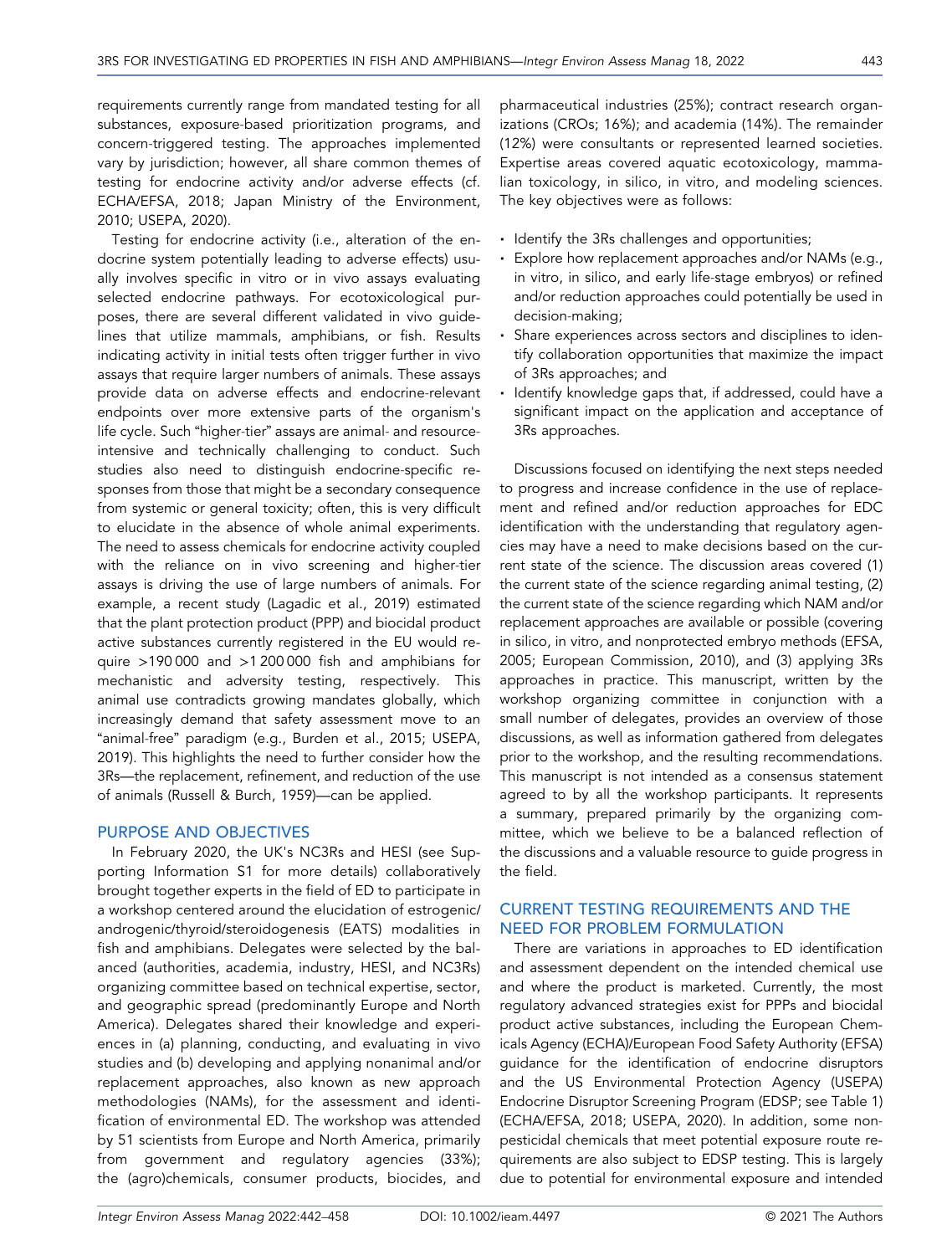| TABLE 1 Overview of major geographical testing requirements using fish or amphibians for ED identification and assessment |                         |  |  |
|---------------------------------------------------------------------------------------------------------------------------|-------------------------|--|--|
|                                                                                                                           | across industry sectors |  |  |

| Region | Substance type            | Legal basis                                                                                                                                                                                   | Requirements for endocrine testing<br>using fish or amphibian models                                                                                                                                                                                                                                                                                                                                                                                                                                                                                                                                                          |
|--------|---------------------------|-----------------------------------------------------------------------------------------------------------------------------------------------------------------------------------------------|-------------------------------------------------------------------------------------------------------------------------------------------------------------------------------------------------------------------------------------------------------------------------------------------------------------------------------------------------------------------------------------------------------------------------------------------------------------------------------------------------------------------------------------------------------------------------------------------------------------------------------|
| Europe | Plant protection products | Commission regulation (EU) 2018/605<br>amending Annex II to Regulation (EC)                                                                                                                   | OECD CF (OECD, 2018b) toolbox<br>adopted.                                                                                                                                                                                                                                                                                                                                                                                                                                                                                                                                                                                     |
|        |                           | No. 1107/2009 by setting out scientific<br>criteria for the determination of<br>endocrine-disrupting properties                                                                               | The ED assessment comprises two tiers<br>(ECHA/EFSA, 2018): <sup>a</sup>                                                                                                                                                                                                                                                                                                                                                                                                                                                                                                                                                      |
|        |                           |                                                                                                                                                                                               | (1) an assessment of the mammalian<br>data set.<br>(2) if it cannot be concluded based on<br>point 1 that the substance has ED<br>properties, then the generation of<br>new information on fish and<br>amphibians shall be considered.                                                                                                                                                                                                                                                                                                                                                                                        |
|        | Biocidal products         | Commission Delegated Regulation (EU)<br>2017/2100 setting out scientific criteria<br>for the determination of endocrine-<br>disrupting properties pursuant to<br>Regulation (EU) No. 528/2012 | Specific studies in fish may include a<br>MEOGRT (OECD TG 240) or a fish life<br>cycle study covering all the "estrogen,<br>androgen, or steroidogenesis-<br>mediated" parameters foreseen to be<br>measured in OECD TG 240. Specific<br>studies in amphibians may include a<br>LAGDA (OECD TG 241).<br>These studies do not need to be<br>performed if endocrine activity is<br>sufficiently investigated (i.e., a test<br>according to OECD TG 229/230 and<br>OECD TG 231 is available) and there is<br>no indication that the substance has<br>endocrine activity or effects potentially<br>related to endocrine activity. |
|        | Industrial chemicals      | Regulation (EC) No. 1907/2006<br>concerning REACH                                                                                                                                             | EDs identified as SVHC or equivalent<br>level of concern (see Article 57(f)) are<br>included in the candidate list and are<br>subject to authorization and/or<br>restriction processes. During 2021, the<br>CARACAL subgroup will discuss<br>revision of information requirements to<br>specifically address ED.                                                                                                                                                                                                                                                                                                              |
|        | Human pharmaceuticals     | Regulation (EC) No. 726/2004                                                                                                                                                                  | Currently, the European Medicines<br>Agency's Committee for Medicinal<br>Products for Human Use (CHMP)<br>guideline (CHMP 2006) specifies that<br>environmental risks of certain<br>compounds, including endocrine<br>active, need to be addressed<br>irrespective of exposure. Some<br>outlined guidance on testing<br>approaches is also available in the<br>accompanying Q&A document<br>(CHMP 2010).                                                                                                                                                                                                                      |
|        |                           |                                                                                                                                                                                               | A draft revision of the guidance by the<br>CHMP released in 2018 (CHMP 2018)<br>retains the requirements for tailored<br>risk assessment for endocrine-active<br>substances and makes more specific<br>recommendations for the mechanism<br>of action-specific testing, including the<br>following:                                                                                                                                                                                                                                                                                                                           |
|        |                           |                                                                                                                                                                                               | (Continued)                                                                                                                                                                                                                                                                                                                                                                                                                                                                                                                                                                                                                   |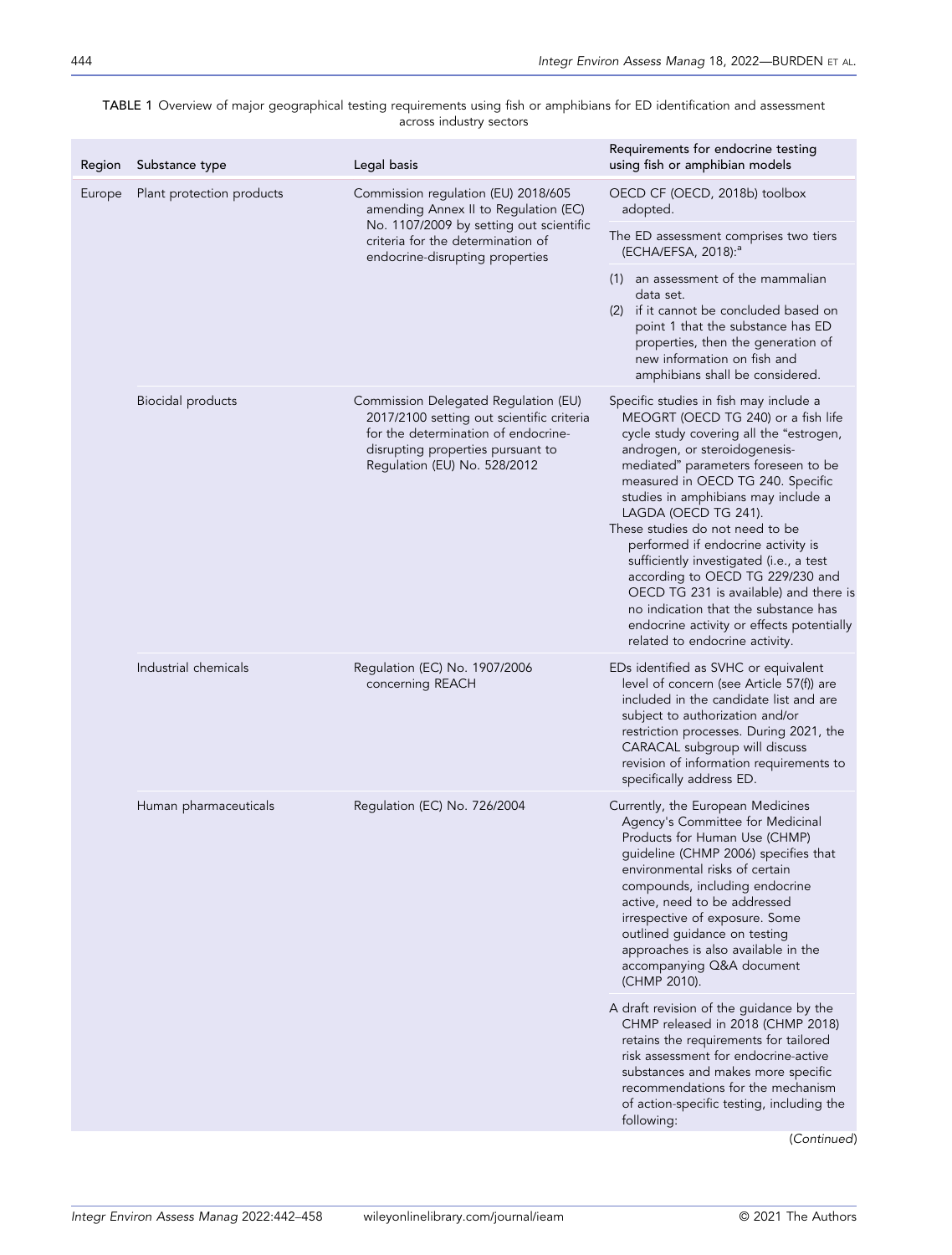| Region     | Substance type                                                             | Legal basis                                                                                                                                       | Requirements for endocrine testing<br>using fish or amphibian models                                                                                                                                                                                                                                                                                                                                                                                                                                                                                         |
|------------|----------------------------------------------------------------------------|---------------------------------------------------------------------------------------------------------------------------------------------------|--------------------------------------------------------------------------------------------------------------------------------------------------------------------------------------------------------------------------------------------------------------------------------------------------------------------------------------------------------------------------------------------------------------------------------------------------------------------------------------------------------------------------------------------------------------|
|            |                                                                            |                                                                                                                                                   | • OECD TG 229 fish short-term<br>reproduction assay.<br>• OECD TG 230 21-day fish screening<br>assay.<br>• OECD TG 234 fish sexual<br>development test.<br>• OECD TG 240 medaka extended<br>one-generation test.<br>• OECD TG 241 larval amphibian<br>growth and development assay.                                                                                                                                                                                                                                                                          |
|            | Veterinary pharmaceuticals                                                 | Regulation (EC) No. 2001/82/EC                                                                                                                    | Required studies (VICH 2000; VICH<br>2004) <sup>b</sup> do not currently include studies<br>specifically designed to identify<br>endocrine-mediated effects.<br>Information from mechanism of action,<br>mammalian toxicology, or open<br>literature studies can inform requests<br>for additional studies.                                                                                                                                                                                                                                                  |
| <b>USA</b> | Pesticides, pesticidal formulation                                         | EDSP 1998 Federal Register Notices                                                                                                                | EDSP uses a two-tiered approach: <sup>a</sup>                                                                                                                                                                                                                                                                                                                                                                                                                                                                                                                |
|            | inert chemicals, and<br>environmental contaminants                         |                                                                                                                                                   | Tier I                                                                                                                                                                                                                                                                                                                                                                                                                                                                                                                                                       |
|            | found in drinking water to which<br>a substantial population is<br>exposed | • 11 August 1998: Endocrine<br>Disruptor Screening Program<br>• 28 December 1998: Endocrine<br>Disruptor Screening Program<br>Statement of Policy | • OPPTS 890.1100-Amphibian<br>Metamorphosis (Frog)<br>• OPPTS 890.1350-Fish Short-Term<br>Reproduction Assay                                                                                                                                                                                                                                                                                                                                                                                                                                                 |
|            |                                                                            |                                                                                                                                                   | Tier II                                                                                                                                                                                                                                                                                                                                                                                                                                                                                                                                                      |
|            |                                                                            |                                                                                                                                                   | • OCSPP 890.2200-MEOGRT<br>• OCSPP 890.2300—LAGDA                                                                                                                                                                                                                                                                                                                                                                                                                                                                                                            |
|            |                                                                            |                                                                                                                                                   | 52 pesticides on List 1 have been<br>subjected to Tier I screening and no<br>test orders for Tier II testing have been<br>issued as yet. List 1 includes chemicals<br>that the EPA selected based on<br>exposure potential.<br>The EPA is currently focusing on the<br>pivot strategy of developing and<br>implementing NAMs as alternatives.<br>Over time, the goal is to develop a set<br>of "non-animal" high-throughput assays<br>and computational bioactivity models<br>as alternatives for all the assays in the<br>current Tier 1 screening battery. |
|            | Human pharmaceuticals                                                      | US: National Environmental Policy Act of<br>1969 Code of Federal Regulations (CFR)<br>Part 25-ENVIRONMENTAL IMPACT<br><b>CONSIDERATIONS</b>       | The US Federal Drug Administration<br>(FDA) has issued both a general<br>guidance for ERA (FDA 1998) and a<br>Q&A for endocrine active substances<br>(FDA 2016). Neither of these request<br>specific studies, but applicants are<br>encouraged to requested to consult<br>the Agency prior to submission.                                                                                                                                                                                                                                                   |
| Japan      | Chemical substances                                                        | Japan Chemical Substance Control<br>Law (2011)                                                                                                    | The Japanese strategy uses a two-tiered<br>approach: <sup>"</sup>                                                                                                                                                                                                                                                                                                                                                                                                                                                                                            |
|            |                                                                            | Current strategic program EXTEND                                                                                                                  | Tier I                                                                                                                                                                                                                                                                                                                                                                                                                                                                                                                                                       |
|            |                                                                            | 2010                                                                                                                                              | • Medaka estrogen receptor a reporter<br>gene assay.                                                                                                                                                                                                                                                                                                                                                                                                                                                                                                         |
|            |                                                                            |                                                                                                                                                   | (Continued)                                                                                                                                                                                                                                                                                                                                                                                                                                                                                                                                                  |

# TABLE 1 (Continued)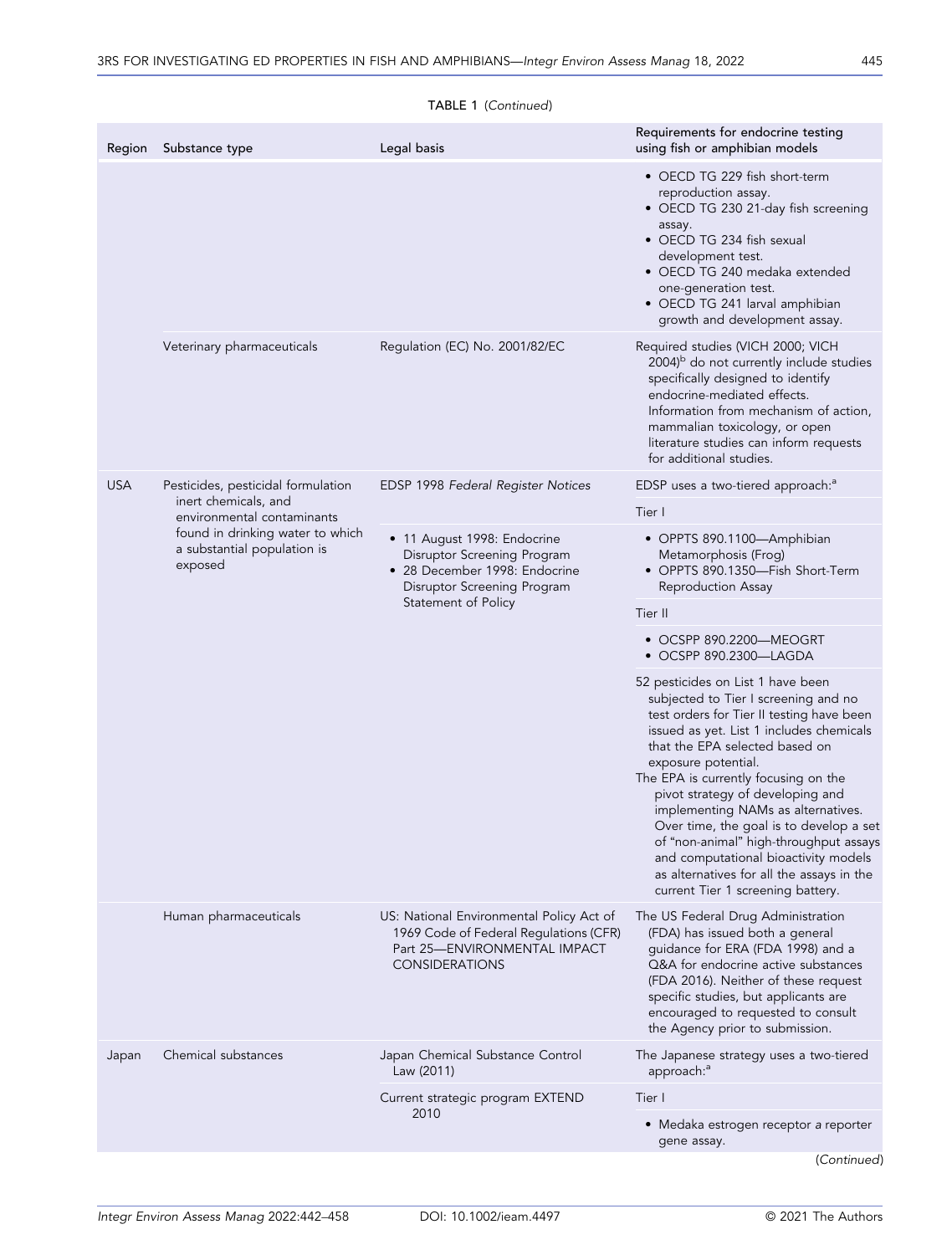|  | TABLE 1 (Continued) |
|--|---------------------|
|--|---------------------|

| Region | Substance type | Legal basis                                                                                                                                                  | Requirements for endocrine testing<br>using fish or amphibian models |
|--------|----------------|--------------------------------------------------------------------------------------------------------------------------------------------------------------|----------------------------------------------------------------------|
|        |                | • Medaka androgen receptor b<br>reporter gene assay.<br>• AMA (OECD TG 231).<br>• Fish screen (i.e., OECD TG 229<br>or 230).<br>• JMASA (under development). |                                                                      |
|        |                | Tier II                                                                                                                                                      |                                                                      |
|        |                |                                                                                                                                                              | $\bullet$ LAGDA (OECD TG 241)<br>• MEOGRT (OECD TG 240)              |

Abbreviations: AMA, Amphibian Metamorphosis Assay; CARACAL, Competent Authorities for REACH and CLP; CF, conceptual framework; ED, endocrine disruption/disruptor; EDSP, Endocrine Disruptor Screening Program; EXTEND, Extended Tasks on Endocrine Disruption; JMASA, Juvenile Medaka Antiandrogen Screening Assay; LAGDA, Larval Amphibian Growth and Development Assay; MEOGRT, Medaka Extended One‐Generation Reproduction Test; NAM, new approach methodology; OECD, Organization for Economic Cooperation and Development; SVHC, substance of very high concern; TG, test guideline; USEPA, US Environmental Protection Agency.

a<br><sup>a</sup>Other in vitro and mammalian-based assays are also required (OECD or USEPA equivalent TGs normally also accepted).<br><sup>b</sup>Also applies to the USA and Japan

**bAlso applies to the USA and Japan.** 

biological activity, making potential adverse effects to nontarget organisms a concern. Other substance types, such as human and veterinary pharmaceuticals and industrial chemicals, will have less direct exposure pathways into the environment (e.g., via wastewater). By their nature, pharmaceuticals also have intended biological activity some specifically with intended endocrine properties in vertebrates (as do some pesticides that target insect endocrine systems). The identification of the potential for endocrine‐mediated effects of pharmaceuticals and industrial chemicals currently tends to rely on (1) the follow‐up of flags identified by their intended mode of action (MoA), (2) findings (e.g., reproductive effects) within standard chronic testing (particularly in mammals), (3) potential issues identified by read‐across and/or identification of structural similarities, or (4) information from open literature studies.

The geographical differences in approach are also marked in some sectors, noting the risk‐based approach adopted in North America and Japan compared with the hazard‐based approach often favored in Europe. The European hazard‐ based approach effectively prevents consideration of exposure in the assessment; although there is a legislative allowance for use under "negligible exposure" conditions, however, for the environment, this has not been defined. Under this approach, a substance shown to be an EDC will not be approved, resulting in it being removed from the market or its use severely restricted, regardless of whether safe uses can be identified.

The data needs and testing requirements for EDC identification and assessment are context dependent, and it is critical that this context is identified and considered upfront via a problem formulation process. The problem formulation step of any human health or environmental safety assessment seeks to define the scope of the assessment to best determine the data, tools, and procedures required to complete the evaluation. This ensures that the assessment is "fit for purpose" and meets the

overall (risk) management goal (Solomon et al., 2016) so that the data generated add value to the decision‐making process and support the selection of studies, in line with the 3Rs. It should be noted that although there are variations in geographical approach, ultimately, many products are intended for wide geographical or global use. Testing requirements or test packages will therefore usually be designed to ensure that all the likely relevant global requirements are fulfilled.

In 2012, the Organization for Economic Cooperation and Development (OECD) published Guidance Document (GD) 150 on Standardised Test Guidelines for Evaluating Chemicals for Endocrine Disruption; this framework provides a guide to the tests available, rather than setting out a testing strategy (OECD, 2012). GD 150 was updated in 2018 to reflect the newer and revised OECD test guidelines (TGs) and to capture scientific advances in the use of test methods and assessment of the endocrine activity and endocrine‐ mediated effects of chemicals (OECD, 2018b). The OECD conceptual framework (CF) (OECD, 2012) describes the available (validated and those anticipated to be validated) assays across five "levels": (1) existing data and/or nontest information, (2) in vitro assays providing data about selected endocrine mechanism(s) or pathway(s), (3) in vivo assays providing data about selected endocrine mechanism(s) or pathway(s), (4) in vivo assays providing data on adverse effects on endocrine‐relevant endpoints, and (5) in vivo assays providing more comprehensive data on adverse effects on endocrine‐relevant endpoints over more extensive parts of the organism's life cycle. The framework is not a testing strategy, but is a toolbox that can be entered and exited at any level depending on information needs and the regulatory framework in which an evaluation is performed. OECD GD 150 (OECD, 2018b) has largely been used as a basis to inform the development of endocrine‐specific data requirements or GDs (such as those highlighted in Table 1) for the implementation of the scientific criteria. Some of these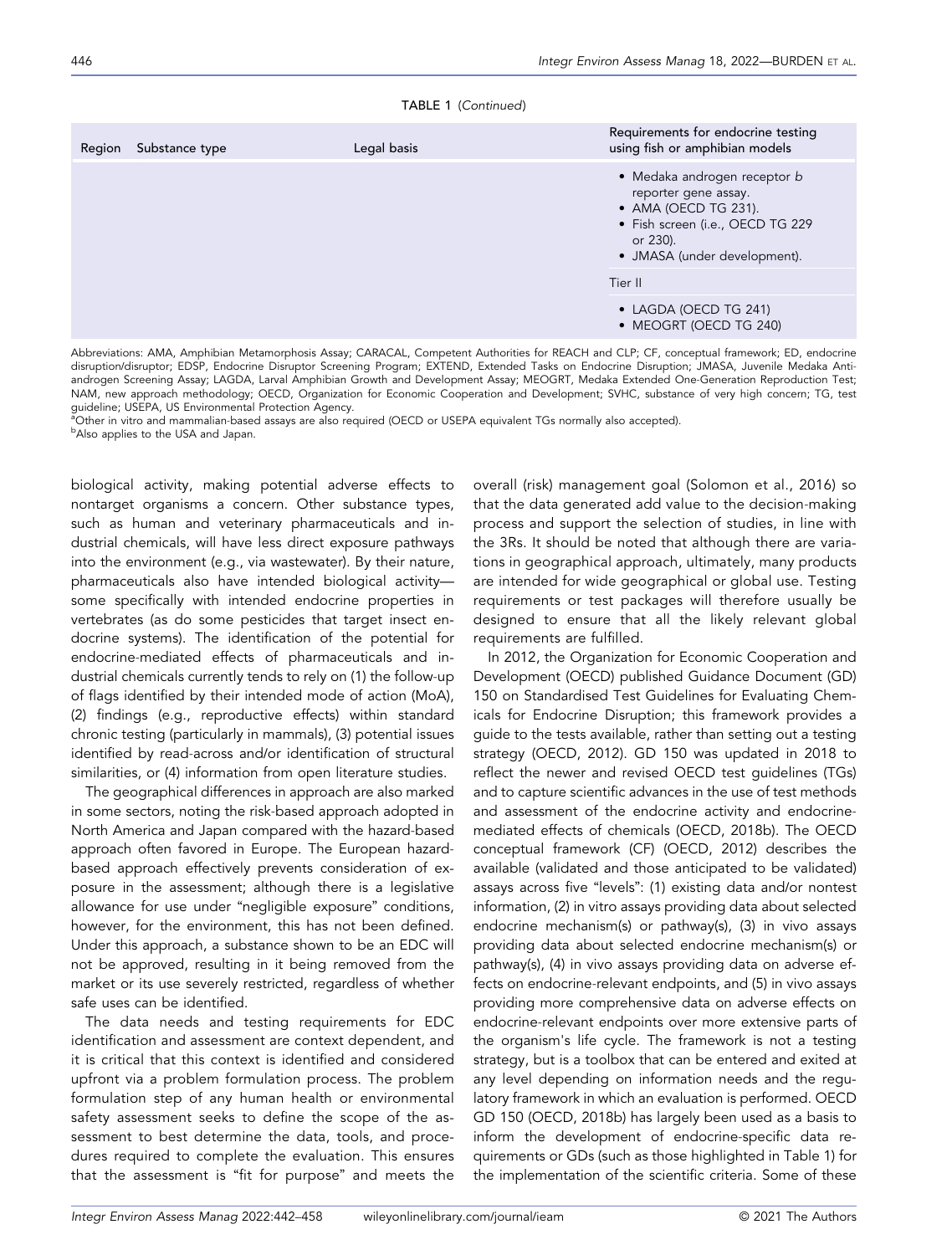| <b>OECD Conceptual</b><br><b>Framework Level</b> | <b>Estrogen</b>                                   | Androgen              | <b>Steroidogenesis</b>          | <b>Thyroid</b> |
|--------------------------------------------------|---------------------------------------------------|-----------------------|---------------------------------|----------------|
|                                                  | 80-96                                             | <b>FSTRA or FSA</b>   |                                 | 320            |
| 3                                                |                                                   | <b>AFSS and JMASA</b> |                                 | <b>AMA</b>     |
| $\overline{4}$                                   | 480-720                                           |                       | <b>FSDT</b>                     |                |
|                                                  | 480                                               | <b>LAGDA</b>          |                                 |                |
|                                                  | 1764                                              | <b>MEOGRT</b>         |                                 |                |
|                                                  | 5<br><b>ZEOGRT</b> or enhanced lifecycle          |                       |                                 |                |
| KEY:                                             |                                                   |                       |                                 |                |
|                                                  | Validated / Numbers of animals in definitive test | <b>Unvalidated</b>    | <b>Endpoint being developed</b> |                |

FIGURE 1 Overview of OECD TGs and standardized test methods available, under development, or proposed that can be used to evaluate chemicals for activity and/or disruption, updated based on the OECD CF for Testing and Assessment of Endocrine Disrupters (OECD, 2012), including an overview of the modalities that each assay is intended to identify (individual regulatory policies may differ on specifics), the TG validation status, and an indication of the number of animals used per test. The CF is intended to provide a guide to the tests available that can provide information for ED assessment, but it is not intended to be a testing strategy. Further information on the use and interpretation of these tests is available in OECD GD 150. Not all the tests are necessarily requested, but OECD CF Level 3 positives may be a trigger for Level 4/5 studies. Note that, under the current EDSP, LAGDA data are considered primarily to identify interactions with only the HPT axis. AFSS, androgenized female stickleback screen (OECD GD 148; variant of OECD TG 230); AMA, Amphibian Metamorphosis Assay (OECD TG 231/OPPTS 890.1100); EDSP, Endocrine Disruptor Screening Program; FSA, Fish Screening Assay (OECD TG 230); FSDT, Fish Sexual Development Test (OECD TG 234); FSTRA, Fish Short‐Term Reproduction Assay (OECD TG 229/OPPTS 890.1350); GD, guidance document; JMASA, Juvenile Medaka Anti-androgen Screening Assay; LAGDA, Larval Amphibian Growth and Development Assay (OECD TG 241/OCSPP 890.2300); MEOGRT, Medaka Extended One‐Generation Reproduction Test (OECD TG 240/OCSPP 890.2200); OECD, Organization for Economic Cooperation and Development; TG, test guideline; ZEOGRT, Zebrafish Extended One‐Generation Reproduction Test

came into force recently (e.g., for PPPs in the European Union [ECHA/EFSA, 2018]) or are anticipated in the near future (e.g., amendments to the European Union's Registration, Evaluation, Authorisation and Restriction of Chemicals [REACH] regulation annexes; updates to the European Medicines Agency [EMA] guideline on the environmental risk assessment of medicinal products for human use). Not only are there variations in the specific tests required under the different chemical regulations, but there are also differences both in how weight‐of‐evidence (WoE) considerations are applied, where a combination of evidence from several sources is considered, and in how open literature is used (Suter et al., 2020).

The existing and forthcoming requirements across all chemical sectors will have a major impact on the number of animals used in the identification and assessment of environmental endocrine‐mediated effects. This is not only due to the need for additional endocrine‐specific in vivo tests but also because the tests can be complex and highly animal intensive, particularly at the higher CF levels (see Figure 1) (Lagadic et al., 2020).

# POTENTIAL CHALLENGES WITH IDENTIFICATION OF EDCS IN A REGULATORY CONTEXT

Throughout the three workshop discussion sessions, several themes emerged reflecting the current challenges facing EDC identification across all chemical sectors; however, it is acknowledged that not every one of these challenges is applicable to all regulatory EDC identification frameworks. These themes are as follows:

- A lack of high-quality data, or data gaps, for identifying ED, especially where specific tests are not a formal requirement and where there is, by necessity, a stronger reliance on the use of open literature.
- The difficulty in establishing the relevance of endocrine effects observed in laboratory studies to the maintenance of wild populations, which is the ultimate protection goal. Currently, there is an assumption that all effects on survival, growth, development, and reproduction will be population‐relevant and the onus is to demonstrate nonrelevance of effects (ECHA/EFSA, 2018). This can lead to some uncertainty as to how assessments might be refined through additional data generation. Endocrine disruption‐ relevant adverse outcome pathways (AOPs) are currently limited and are focused more on the first half of the AOP (molecular initiating event [MIE], i.e., endocrine activity, and MoA) than the second half (the apical adverse outcome leading to impacts on populations). This is partly related to challenges in linking the MIE with the apical outcome in a scientific, quantitative, and rigorous way (Lagadic et al., 2020).
- The complexity of data interpretation, including how to: (a) deal with activity and/or effects within the historical control range (e.g., as recommended in the Animal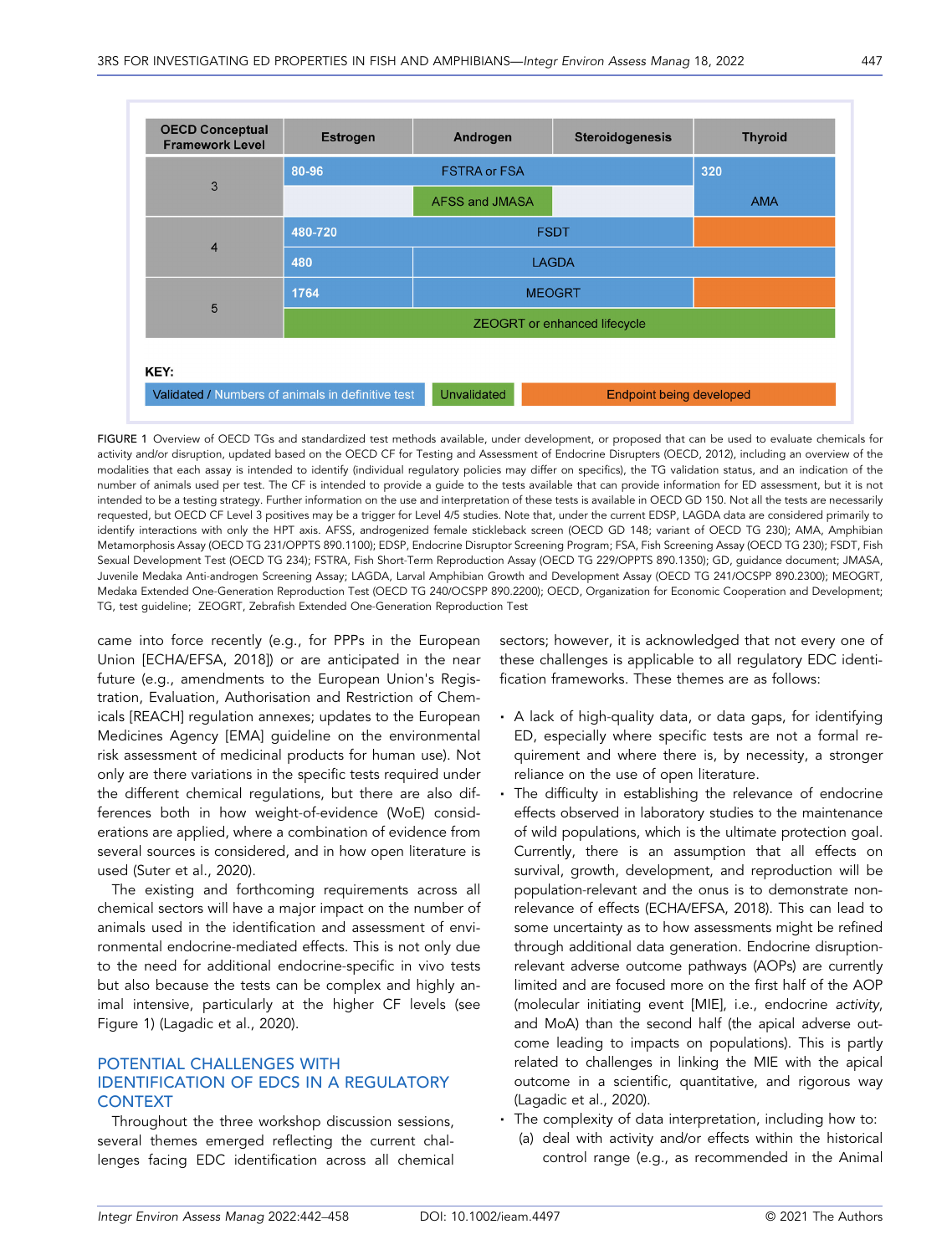Research: Reporting of In Vivo Experiments [ARRIVE] guidelines) (Kilkenny et al., 2010);

- (b) deal with conflicting data, which can be dependent on the study design and the species used;
- (c) increase confidence in negative results from lower‐ tier in vitro studies;
- (d) assign weight to individual results; and
- (e) determine which results are indicative that in vivo testing (for activity and/or adversity) is necessary.
- How to distinguish between a primary ED MoA from a secondary MoA when in vivo effects are seen (i.e., when are they endocrine‐mediated vs. caused by systemic toxicity?) (Marty et al., 2018). The main challenge here relates to the setting of the maximum tolerated concentration (MTC) (Hutchinson et al., 2009; Wheeler et al., 2013), which is mainly based on expert judgment. Further, it can be challenging to perform an MoA analysis and establish which modality underlies an impacted parameter, especially within studies in which several pathways are investigated in parallel, an aspect not unique to nonmammalian endocrine studies. This is not an issue under risk‐based programs, where regulation is based on the point of departure established, regardless of whether an ED effect is the primary or secondary toxicity.
- The limited understanding of the specific contribution of chemical exposure and the ability to distinguish ED effects from other possible causes (e.g., genetics and environmental factors). This highlights the need for increased relevance of testing strategies.
- The gaps within current paradigms to identify effects in nontarget organisms other than fish, amphibians, and wild mammals (e.g., birds and reptiles) or to identify modalities other than EATS.

The following sections discuss the challenges and 3Rs opportunities identified related to the use of (a) in vivo TGs, (b) the application of NAMs, and (c) applying the opportunities in practice.

### Challenges and 3Rs opportunities in in vivo testing

In vivo testing challenges. The aim of this discussion session was to deduce where the reduction and refinement opportunities lie, while understanding that, at present, regulatory decisions require data generated from in vivo studies. Assays using nonprotected embryos are considered in the next section on NAMs. Table 1 summarizes the fish and amphibian studies currently required under some regional regulatory programs where in vivo testing is mandated. Figure 1 presents an overview of the modalities that each assay is intended to identify, the TG validation status, and an indication of the number of animals used in each assay. The discussions identified both the advantages and the challenges posed using the currently available in vivo tools; these are summarized in Table 2. Issues related to the use of TABLE 2 Advantages and key challenges identified with generating and using data from currently available in vivo TG assays

#### Advantages

- Meets needs to demonstrate adversity at the whole organism level, as determined or required by the current ED definition.
- Totality of the whole organism investigated, capturing ADME and complex interactions (feedback and compensatory); sensitive developmental stages may be included.
- Increased confidence with increased evidence (i.e., multiple studies in different species, life stages, and concentrations).
- For the EATS modalities, relatively broad coverage of TGs, encompassing various known sensitive measures.

#### Key challenges

- Complexity: uses large numbers of animals, is expensive, and lengthy timescales are needed to complete and analyze studies.
	- o In addition to the main study, animal use to set up tests can be extensive (e.g., compatibility screening for reproductive groups; FSTRA and MEOGRT F0), and there are issues with test concentration setting finding (see below).
- Laboratory capacity and experience currently limited, particularly for OECD CF Level 4/5 studies (cf. MEOGRT and LAGDA) but also OECD CF Level 3 studies (cf. AMA and FSTRA due to high demand in the EU).
	- o There is greater experience in conducting CF Level 3 studies (FSTRA and AMA), although no analysis has been conducted as yet to identify potential for flexibility in current performance criteria, leading to varying regulatory acceptance of different outcomes. Due to limited validation, experience gained with use should inform any potential modifications to increase scientific rigor. Even the OECD TGs indicate that this re‐evaluation should be performed when there is more experience using the test methods (e.g., of MEOGRT and LAGDA).
- High variability of key parameters measured (e.g., vitellogenin and reproduction).
- Multiple MoAs not differentiated in most studies.
	- o Adverse effects within the same study provide little information on the actual mechanism; if effects are seen in an OECD CF Level 3 study, a higher-tier study using more animals will usually be required.
- Awareness of test limitations needed, since study designs may not be directly relevant to environmental scenarios (i.e., some designed explicitly not to be), particularly since there is divergence in scientific opinion as to how important these issues are for robust regulatory evaluations.
	- o They may not capture effects due to short exposure duration, or sometimes, effects will be on a multigenerational scale, very subtle, or occur at lower exposures than those tested. Additionally, there are questions around the relevance of individual test species as surrogates for all environmental species.
- Measured endpoint(s) not necessarily representative exclusively of endocrine‐specific effects (e.g., there is an inability to differentiate between primary and secondary endocrine MoA).
	- o Driven by a need for hazard identification, the highest test concentrations feasible are promoted. This increases the likelihood of observing secondary effects that could (Continued)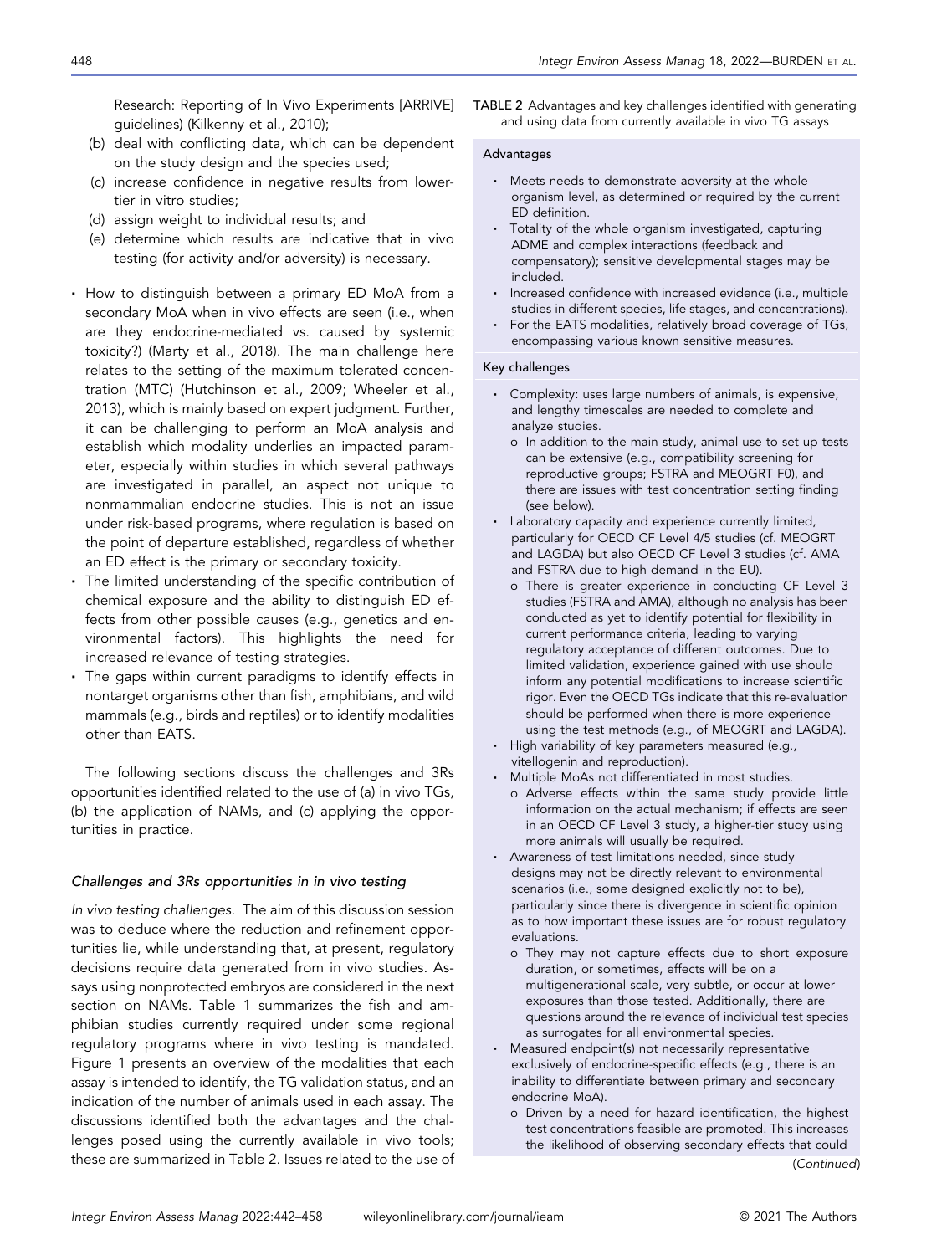be mistaken for a direct interaction with the endocrine system. This, coupled with a very low power to assess clinical signs that might be indicative of systemic challenge (e.g., body weight gain and/or body weight loss-type assessments, as measured in mammals), means that false conclusions may be drawn.

- Lacking interpretative guidance.
- o Sometimes, changes in single endpoints can be highly diagnostic; in other instances, multiple, related endpoints are needed to reliably assess pathway perturbation (e.g., see Ankley & Jensen, 2014).
- Concentration level-setting issues.
	- o Determining maximum tolerated concentrations is problematic (life‐stage and species dependent); extended range finding is often necessary; and there is inconsistency between how this is recommended within different OECD TGs.
- Potential for variation in sensitivity depending on species choice (fathead minnow vs. medaka vs. zebrafish), which can be driven by geographical preferences.
- Prescriptive nature of current data requirements (little room for maneuver away from the default).

Abbreviations: ADME, absorption, distribution, metabolism, and excretion; AMA, Amphibian Metamorphosis Assay; EATS, estrogenic/androgenic/ thyroid/steroidogenesis; CF, conceptual framework; ED, endocrine disruption/disruptor; FSTRA, Fish Short‐Term Reproduction Assay; LAGDA, Larval Amphibian Growth and Development Assay; MEOGRT, Medaka Extended One‐Generation Reproduction Test; MoA, mode of action; OECD, Organization for Economic Cooperation and Development; TG, test guideline.

specific TGs were also raised, although in the interest of brevity, these will be discussed and addressed more thoroughly through future activities.

Reduction and refinement opportunities. Although largely considered to be the "gold standard" and offering distinct advantages, the challenges identified in Table 2 clearly demonstrate that the currently available in vivo methods are not perfect. There are several opportunity areas to build on best practices, which could reduce the number of animals used or increase the utility of information gained by improving existing study design. It is critical to (a) consider upfront whether fish and amphibian data are needed to answer the regulatory question (acknowledging current regulatory requirements); (b) ensure that the utility of the data generated is maximized and adds value to the assessment process; and (c) ensure that any additional measurements incorporated into assays do not impact the welfare of the test animals. The first aspect relates to the need for problem formulation, and there is scope to consider whether data from other study types and species can provide the information on which to base a regulatory decision. Many opportunities could be harnessed through the exploitation of existing flexibility or the introduction of greater flexibility within legal frameworks or TGs (while noting that this could contribute to uncertainty for registrants). This could include more options as to

which assays are used to meet specific information requirements depending on the preexisting information. In addition, it is recognized that there is some degree of overlap between certain assays, and this redundancy may be considered desirable. Most opportunity areas identified relate to improving the data generated and its interpretation:

- (a) Improvements to concentration‐setting guidance and subsequent data analysis or interpretation, which will require an agreed‐upon definition on the MTC and development of an optimized strategy. This will help to separate out effects not specific to endocrine MoAs (e. g., systemic toxicity) and thus increase confidence in the results and maximize the information generated (fewer confounded treatment levels).
- (b) Review and update (if necessary) in vivo TGs to better understand study performance and test validity criteria, in terms of which criteria are fundamental to the performance of the test and for which there are acceptable levels of flexibility, particularly for higher‐level studies in the OECD CF. There is currently no set mechanism (e.g., through the OECD) for review of established TGs and assessment of their utility or relevance, although such a review is recommended in both the OECD TGs for the Medaka Extended One‐Generation Reproduction Test (MEOGRT, OECD TG 240) and the Larval Amphibian Growth and Development Assay (LAGDA, OECD TG 241). High‐quality historical control data can be used to better understand the biological relevance of the tests and facilitate understanding of variability within a method; this will be critical when evaluating new approaches (e.g., NAMs) that may be alternatives to in vivo TGs in the future. Note, variability within the methods has at least two components: (1) intrinsic biological variability and (2) controllable experimental variability (organism source, husbandry, equipment, and personnel) (Brooks et al., 2019). A better understanding of historical controls can also assist with interpretation issues, ensuring the best use of in vivo test data (Wheeler et al., 2019).
- (c) Ensure that tests better address population relevance, which may be key for their regulatory use, and that appropriate extrapolations from laboratory to field can be made. There would be utility in identifying appropriate measures that support extrapolation to the population level in a quantitative manner (e.g., through the development and use of quantitative AOPs).
- (d) Improving the application of WoE approaches, including better utilization of existing data and greater consideration of other vertebrate data, such as from mammals (McArdle et al., 2020). Decisions to categorize a chemical as an ED should not be made based on data from one in vivo TG alone, and clear WoE guidance and approaches are needed. Under EDSP, the USEPA accepts Other Scientifically Relevant Information (OSRI) submissions in response to test orders; this may include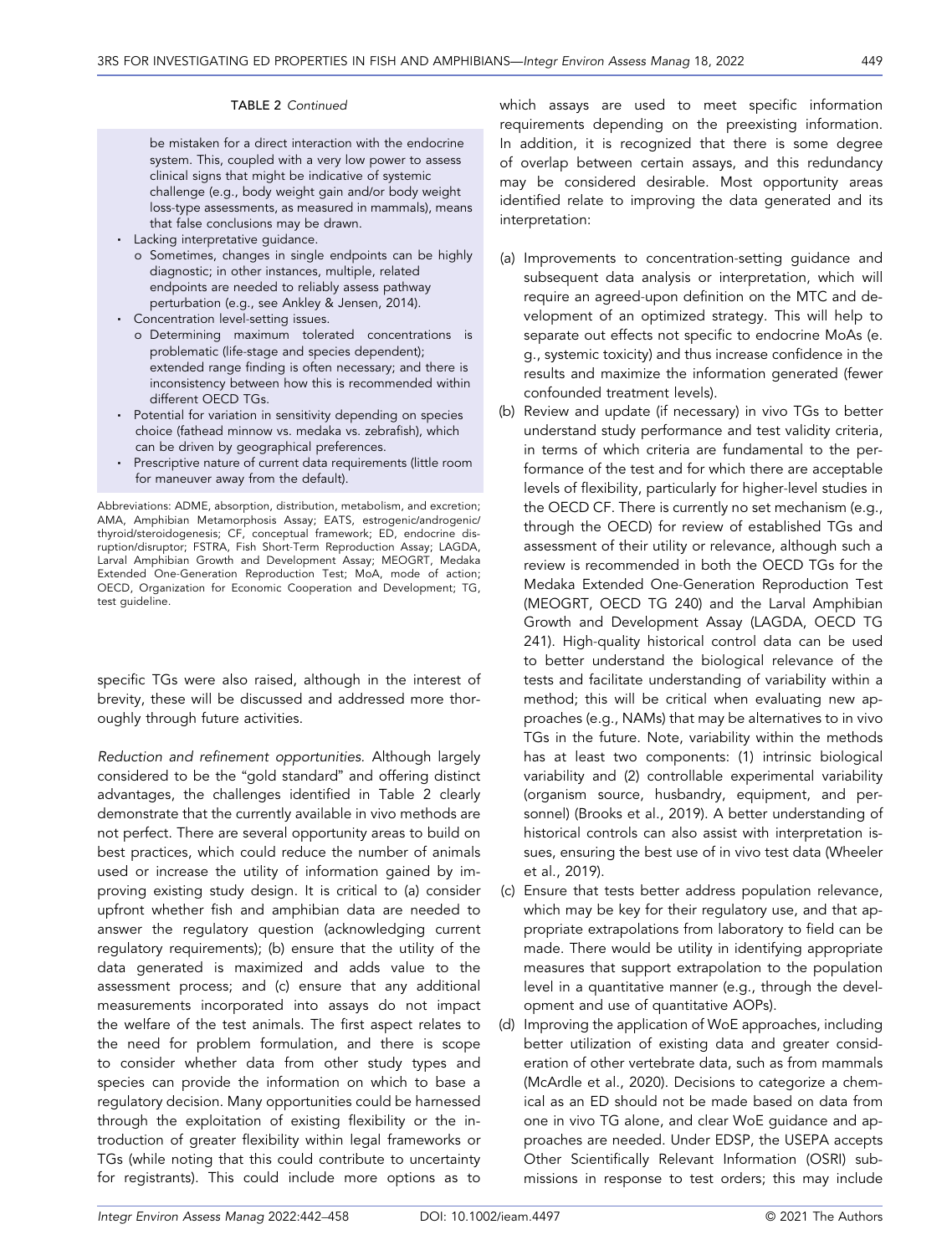open literature and NAM data (USEPA, 2009). The wider use of minimum reporting requirements, such as criteria for reporting and evaluating ecotoxicity data (CRED) (Moermond et al., 2016) and ARRIVE (Percie du Sert et al., 2019), will aid in transparency and could help facilitate better availability of data and their integration into assessments. Mammalian‐based activity data can also potentially better inform other vertebrate assessments. However, the differences in the toxicokinetics (TK) of different exposure routes (e.g., oral gavage or dietary with first‐pass metabolism in mammals vs. aquatic exposure over the gill in fish) should be addressed as an uncertainty and highlights the need for a better understanding of internal exposure differences across species. The collation of case studies demonstrating real‐life examples of how data from different sources can and have been integrated to inform regulatory decision‐making would be beneficial.

- (e) Adding value to existing tests through the addition of endpoints (e.g., thyroid measurements in fish) and links between activity and adversity within the same study could reduce the number of different studies required. However, it should be noted that this could further confuse data interpretation and cause statistical issues if too many endpoints are included in the same test. There are also limitations on availability of plasma and tissue samples for endpoint evaluation (e.g., a fish liver can be used for vitellogenin mRNA or histopathology, but not for both analyses).
- (f) More emphasis on developing improved screening tools to decrease the number of chemicals requiring in vivo testing. There is a need to establish confidence in lower‐tier in vitro negatives to avoid triggering unnecessary higher‐tier studies, including gaining a better understanding of false positives and false negatives.

# Challenges and 3Rs opportunities in NAMs

Challenges in NAMs. The aim of this discussion session was to explore the current status of NAMs for regulatory decision‐ making and identify where the opportunities lie for replacing (or reducing) in vivo TG studies. A range of approaches are available, varying in speed of throughput and physiological relevance, from computational and in silico models, in vitro assays using immortalized cells or primary tissues or cells, through to assays using nonprotected embryos. It should be noted that in many regions, embryos, until they reach the free‐ feeding life stage, are not protected under animal welfare legislation in the same way as juvenile and adult fish and amphibians (European Commission, 2010). At this life stage, embryos are considered in capable of experiencing pain, distress, suffering, or lasting harm (EFSA, 2005) and are considered a NAM. For a list of NAM examples, see Table 3. For now, NAMs are only used to provide supporting information within data packages. However, NAM data are starting to be considered within a regulatory context as follows:

- In vitro consensus approaches have been proposed by the USEPA for estrogen receptor (ER) (USEPA, 2015) and androgen receptor (AR) activity (USEPA, 2017) (so‐called "ER/AR pathway models").
- A proposed integrated approach to testing and assessment (IATA) for the ER has been published (OECD, 2018a; Webster et al., 2019).
- Canada's Ecological Risk Classification approach (ERC2) under its Chemicals Management Plan utilizes WoE approaches that incorporate in silico flags.
- In November 2020, ECHA/EFSA issued a draft addendum to the GD (ECHA/EFSA, 2018) detailing under which conditions they will accept data from the embryonic Xenopus Eleutheroembryo Thyroid Assay (XETA, OECD TG 248) for PPP and biocide registrations.
- The output from the ToxCast ER bioactivity model is accepted under the EFSA/ECHA guidance (ECHA/EFSA, 2018) as a replacement for the uterotrophic bioassay in rodents (OECD TG 440, CF level 3).

Clearly, the tools applied will vary depending on the scientific or regulatory question being posed, in line with the need to consider problem formulation upfront.

The discussions identified both the advantages and the challenges posed using the currently available NAMs for decision‐making: these are summarized specific to assay type in Table 4. Some challenges were identified that are relevant to all NAM types. Participants felt that, currently, NAMs hold most promise for initial chemical screening and prioritization, and there is limited confidence in their use as predictive tools in risk or hazard assessment. This is partly due to a general lack of representation of complex biological processes and systems within the assays (e.g., absorption, distribution, metabolism, and excretion [ADME]). There is a general concern around the risk of false negatives or false positives, and there is a reluctance to make decisions solely based on results from NAMs (although it should be noted that it is also unclear how predictive the in vivo studies are in comparison to the NAMs.) Validation studies are usually conducted using reference compounds, which provide strong negative or positive outcomes. However, most "real‐world chemicals" tested for regulatory purposes will not provide such clear effects, and there is a need to ensure that assays can detect effects across a spectrum of potencies. In general, there are limited NAMs covering key pathways, especially for the thyroid modality, and not all known mechanisms within a pathway are necessarily captured. Further, although it is widely recognized that IATAs will be the way forward for the application of NAMs in practice (through the combination of data from multiple sources), the current OECD process for IATA adoption is rigid, conservative, and lengthy (5–10 years). It typically requires that data are generated using official TG methods, which can take many years to validate, although "performance‐based test guidelines" (PBTGs) are now beginning to be considered; there may be faster ways to enable adoption more broadly within regulatory agencies.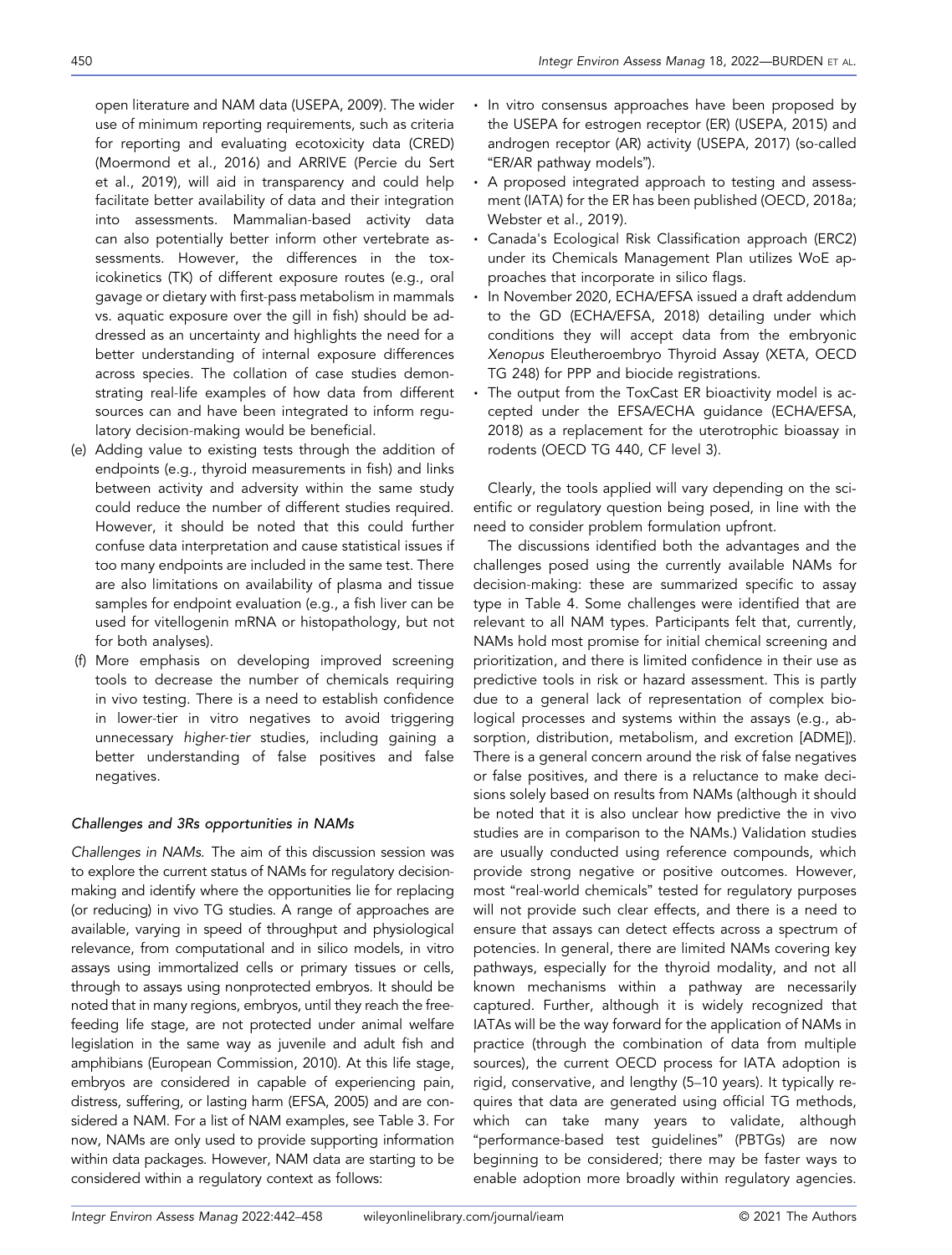| Type                                  | <b>NAM</b>                                                                                                                     | Description                                                                                                                                                                                                                                                                                                                                                                                                                                                                                                                                                                                                                                                                                                                          |
|---------------------------------------|--------------------------------------------------------------------------------------------------------------------------------|--------------------------------------------------------------------------------------------------------------------------------------------------------------------------------------------------------------------------------------------------------------------------------------------------------------------------------------------------------------------------------------------------------------------------------------------------------------------------------------------------------------------------------------------------------------------------------------------------------------------------------------------------------------------------------------------------------------------------------------|
| Computational and in<br>silico models | Consensus QSAR models for ER and AR activity                                                                                   | ER: CERAPP project<br>AR: CoMPARA project                                                                                                                                                                                                                                                                                                                                                                                                                                                                                                                                                                                                                                                                                            |
|                                       | Cross-species extrapolation models (SeqAPASS)<br>and Automated Approach for Assessing<br>Protein (Molecular Target) Similarity | SeqAPASS (LaLone et al., 2016)                                                                                                                                                                                                                                                                                                                                                                                                                                                                                                                                                                                                                                                                                                       |
|                                       | ToxCast ER and AR pathway models                                                                                               | Integrates the results of multiple in vitro assays<br>providing comprehensive coverage of the pathway<br>(Judson et al., 2015). In the EU, or human health<br>assessment, can be used in place of the uterotrophic<br>assay (ECHA/EFSA, 2018; USEPA, 2015). AR model<br>(Kleinstreuer et al., 2016) as for the ER model, but<br>less developed and not currently considered<br>equivalent to in vivo assays. In the US, considered for<br>determinations of "endocrine disruption screening."<br>USEPA has proposed the ER pathway model as<br>an alternative to the ER in vitro assays and the<br>uterotrophic assay (USEPA, 2015), and the AR model<br>(Kleinstreuer et al., 2017) has been subjected to<br>extensive peer review. |
| In vitro assays                       | <b>ToxCast</b>                                                                                                                 | ToxCast contains 18 different high-throughput assay<br>technologies measuring different points along the<br>ER signaling pathway (Judson et al., 2015), plus<br>AR-related assays (Kleinstreuer et al., 2017), H295R<br>steroidogenesis (Karmaus et al., 2016), and multiple<br>thyroid assays.                                                                                                                                                                                                                                                                                                                                                                                                                                      |
| Embryo assays                         | <b>XETA</b>                                                                                                                    | Published Test Guideline-OECD TG 248                                                                                                                                                                                                                                                                                                                                                                                                                                                                                                                                                                                                                                                                                                 |
|                                       | REACTIV assay                                                                                                                  | Approved as an OECD project in 2020                                                                                                                                                                                                                                                                                                                                                                                                                                                                                                                                                                                                                                                                                                  |
|                                       | EASZY assay                                                                                                                    | Draft OECD Test Guideline                                                                                                                                                                                                                                                                                                                                                                                                                                                                                                                                                                                                                                                                                                            |
|                                       | RADAR assay                                                                                                                    | Draft OECD Test Guideline                                                                                                                                                                                                                                                                                                                                                                                                                                                                                                                                                                                                                                                                                                            |
| Transcriptomic<br>approaches          | <b>EcoToxChips</b>                                                                                                             | qPCR arrays and data evaluation tool (EcoToxXplorer.<br>ca) for the characterization, prioritization, and<br>management of environmental chemicals and<br>complex mixtures of regulatory concern.                                                                                                                                                                                                                                                                                                                                                                                                                                                                                                                                    |
|                                       | Transcriptomic dose-response modeling                                                                                          | To establish whether the lowest dose to induce<br>significant transcriptomic changes corresponds to the<br>safe long-term exposure dose.                                                                                                                                                                                                                                                                                                                                                                                                                                                                                                                                                                                             |

#### TABLE 3 Examples of available NAMs for use in EDC identification

Abbreviations: AR, androgen receptor; CERAPP, Collaborative Estrogen Receptor Activity Prediction Project; CoMPARA, Collaborative Modeling Project for Androgen Receptor Activity; EASZY, Endocrine Active Substance, acting through estrogen receptors, using transgenic cyp19a1b‐GFP Zebrafish embrYos; ECHA, European Chemicals Agency; EDC, endocrine‐disrupting chemical; EFSA, European Food Safety Authority; ER, estrogen receptor; NAM, new approach methodology; OECD, Organization for Economic Cooperation and Development; qPCR, quantitative PCR; QSAR, quantitative structure–activity relationship; RADAR, Rapid Androgen Disruption Adverse Outcome Reporter; REACTIV, Rapid Estrogen ACTivity In Vivo; TG, test guideline; XETA, Xenopus Eleutheroembryo Thyroid Assay.

Finally, the new approaches are also not necessarily cost‐effective compared to established in vivo approaches, and until there is a stronger regulatory need or mandate for them, they will not be offered as routine services by CROs.

Maximizing replacement opportunities. The NAM field for ED assessment has come a long way in recent years (Scholz et al., 2013), although there are still fundamental biology questions that remain unanswered and there is a general lack of confidence in the interpretation and use of NAM data on a wider scale. This presents several opportunity areas to either fill knowledge gaps or enhance integration and

applicability within current testing paradigms toward truly tiered approaches:

(a) Expanding on the tools available and increasing coverage of biological domains. It would be useful to "map" the tools currently (or soon to be available) in the molecular realm to identify knowledge gaps and inform targeted assay development where needed. Such mapping exercises should lay out the NAMs along endocrine pathways to demonstrate the aspects that they address within an AOP (MIE, key events, etc.) and highlight which aspects are currently lacking. This work is currently underway via multisector teams led by HESI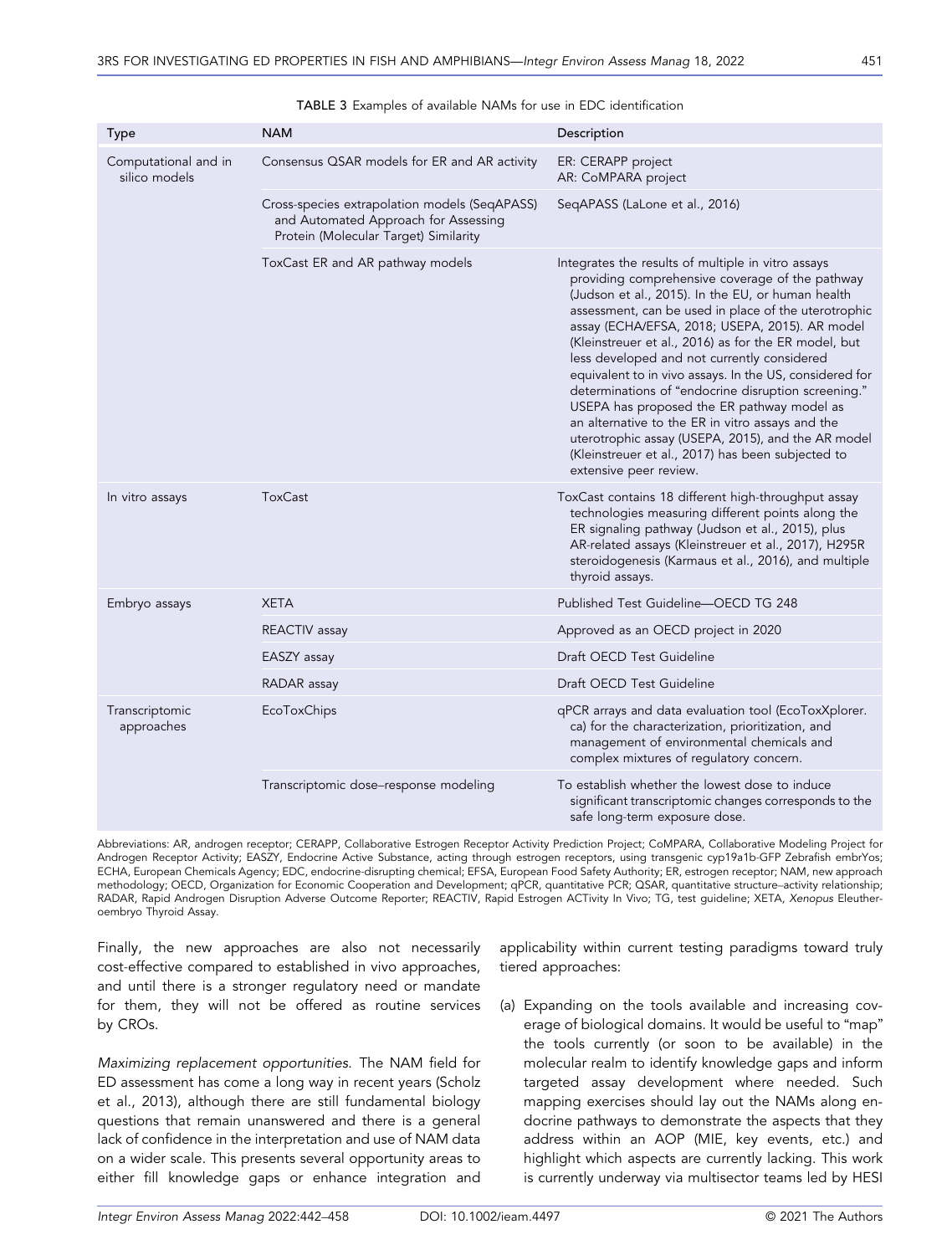|  | TABLE 4 Advantages and key challenges identified with generating and using data from currently available NAMs |  |
|--|---------------------------------------------------------------------------------------------------------------|--|
|  |                                                                                                               |  |

| Method                                | Advantages                                                                                                                                                                                                                                                                                                                                                                                                                                                                                                                                                                                                                                                                                                         | Challenges                                                                                                                                                                                                                                                                                                                                                                                                                                                                                                                                                                                                                                                                                                                                                                                                                                                                                                                                                                                                                   |
|---------------------------------------|--------------------------------------------------------------------------------------------------------------------------------------------------------------------------------------------------------------------------------------------------------------------------------------------------------------------------------------------------------------------------------------------------------------------------------------------------------------------------------------------------------------------------------------------------------------------------------------------------------------------------------------------------------------------------------------------------------------------|------------------------------------------------------------------------------------------------------------------------------------------------------------------------------------------------------------------------------------------------------------------------------------------------------------------------------------------------------------------------------------------------------------------------------------------------------------------------------------------------------------------------------------------------------------------------------------------------------------------------------------------------------------------------------------------------------------------------------------------------------------------------------------------------------------------------------------------------------------------------------------------------------------------------------------------------------------------------------------------------------------------------------|
| Computational and in<br>silico models | Rapid and potentially cost-saving screening<br>methods to prioritize testing of chemicals with<br>the potential to interact with the endocrine<br>system.<br>Avoids use of highly expensive test materials<br>during early development of new chemicals.<br>Can be based upon multiple data (in vivo, in<br>٠<br>vitro, embryonic) on a breadth of to support<br>WoE and reduce reliance on individual assays.<br>Can be used to prioritize testing (e.g., cross-<br>٠<br>species extrapolations can help identify testing<br>needs based on level of conservation of<br>receptors and proteins).                                                                                                                  | Presently, QSARs can only predict activity and<br>not adverse effects and are not available for<br>more complex exposure and effect situations.<br>Receptor binding models are reliable, but do<br>not indicate the whole organism implications-<br>lack of relevance at the individual and/or<br>population level.<br>Built based on existing data—the quality<br>of the model is dependent on the<br>quality of the available data. Error<br>from experimental tests is passed along to<br>the model.<br>Currently parameterized on existing training<br>sets that can be limited in chemical domain<br>breadth compared to other (eco)toxicological<br>endpoints.<br>Models limited in their design and focus on few<br>key events along the EATS axes.<br>Currently limited models for thyroid and<br>steroidogenesis modalities.<br>Use of high-throughput techniques<br>requires harmonized bioinformatics pipelines<br>and tools.                                                                                     |
| In vitro and embryo<br>assays         | Small in scale, can be used for screening.<br>٠<br>Useful starting point if there is a suspected MoA<br>based on analogues particularly for defined<br>pathways with identified MIEs; allows for high-<br>throughput screening using NAMs focused on<br>particular MIEs rather than investigating every<br>and all MoAs.<br>Minimizes use of highly expensive test materials<br>٠<br>during early development of new chemicals.<br>Useful where in vivo effects have been<br>٠<br>observed and data on MoA are required to<br>support a WoE.<br>Quick results, can be cheaper (but not always).<br>Significant potential to help understand cause<br>and effect at a cellular level and target in vivo<br>testing. | In vitro methods do not generally include<br>metabolism, tissue interactions, or consider the<br>whole organism complexity/life cycle.<br>• IVIVE is needed to understand relevant<br>exposures.<br>Short-term studies and exposure duration may<br>not be sufficient to observe endocrine-mediated<br>effects.<br>• Tests can be expensive, given the<br>resource required to validate results,<br>including analytical support. May need<br>multiple tests to cover one pathway (cf. the ER<br>model [Judson et al., 2015]). Can be difficult to<br>justify the cost, and decisions may be made<br>that money could be better spent on higher-<br>tier, more definitive studies.<br>Negative in vitro tests not currently sufficient to<br>demonstrate lack of endocrine activity in vivo in<br>some regions.<br>Full suite of methods covering all MoAs not yet<br>available.<br>• Assays currently use predominantly mammalian<br>cell lines, which adds to uncertainty regarding<br>relevance to nonmammalian outcomes. |
| Specific to embryo<br>assays          | Captures the complexity of the whole organism,<br>$\blacksquare$<br>which can include an element of metabolism,<br>and use of a potentially sensitive life stage.<br>Most biological processes are represented at<br>the molecular level (even if physiological<br>activity is not occurring yet).<br>Can be directly calibrated with<br>٠<br>apical outcomes from current in<br>vivo TGs and substances can be<br>assessed in the context of relevant endpoints,<br>such as behavior and developmental toxicity,<br>to help elucidate relevance of the endocrine<br>MoA.                                                                                                                                          | Native genes and/or endpoints available in fish<br>embryos for estrogens and thyroid<br>hormones only.<br>· Androgens accessible via artificial ARE<br>constructs or by cloning the spiggin (stickleback)<br>promotor.<br>• Transgenic models may be too narrow in scope,<br>requiring the use of multiple different models<br>and approaches. As for in vitro assays, can<br>therefore be difficult to justify the cost.<br>Chorion impermeable to some compounds.<br>Suite of OECD embryo TGs are expected in the<br>near future (but currently not available).<br>(Continued)                                                                                                                                                                                                                                                                                                                                                                                                                                             |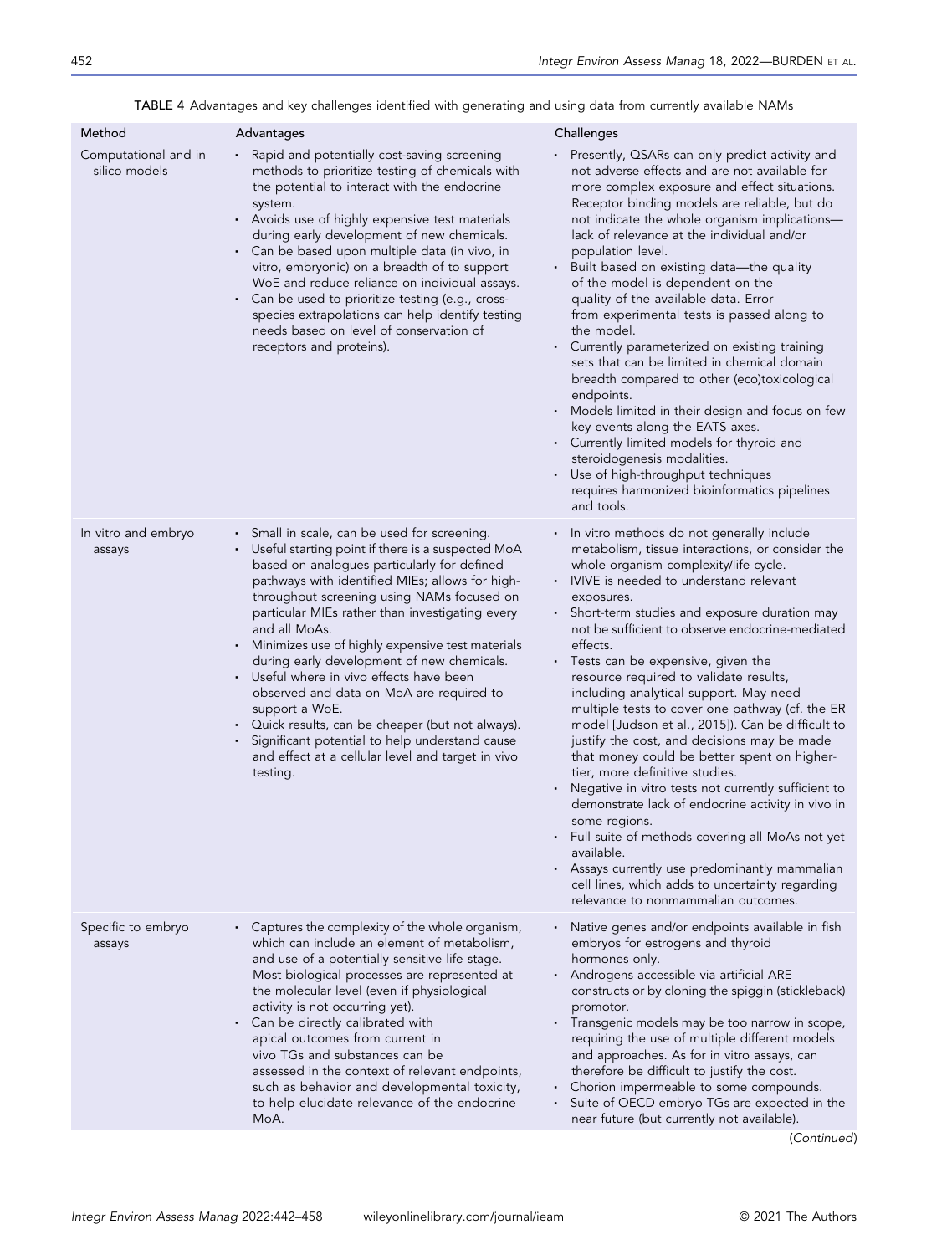| Method                       | Advantages                                                                                                                                                      | Challenges                                                                                                                                                                                                                                     |
|------------------------------|-----------------------------------------------------------------------------------------------------------------------------------------------------------------|------------------------------------------------------------------------------------------------------------------------------------------------------------------------------------------------------------------------------------------------|
|                              | • Embryonic methods could bridge current in<br>vitro methods and longer duration in vivo<br>methods.                                                            | Questionable whether ADME in embryos is fully<br>relevant to in vivo scenarios.                                                                                                                                                                |
| Transcriptomic<br>approaches | • New technologies are enabling rapid testing<br>using multiple endpoint (toxicity pathway)<br>approaches (e.g., gene arrays with 100s to<br>1000s of targets). | Unclear whether transcriptomic changes can be<br>$\blacksquare$<br>compensated for and whether they always<br>represent adverse outcomes. Often assessed<br>using tissue from in vivo studies (i.e., animal<br>tests not necessarily avoided). |

TABLE 4 (Continued)

Abbreviations: ADME, absorption, distribution, metabolism, and excretion; ARE, androgen response element; EATS, estrogenic/androgenic/thyroid/steroidogenesis; ED, endocrine disruption/disruptor; ER, estrogen receptor; IVIVE, in vitro to in vivo extrapolation; MIE, molecular initiating event; MoA, mode of action; NAM, new approach methodology; OECD, Organization for Economic Cooperation and Development; QSAR, quantitative structure–activity relationship; TG, test guideline; WoE, weight of evidence.

and NC3Rs. The thyroid modality remains an area where, despite the development of numerous NAM assays for MIEs, there are no validated NAM TGs. Transcriptomics data are becoming more available, although better guidance is needed on how to use such data and infer pathways and adverse effects; there is also a need to compare points of departure in traditional tests with transcriptomic points of departure on a wider scale. Greater investment into sequencing and annotating genomes would be beneficial and could support efforts to extrapolate across species and increase understanding of differences in species or taxonomic sensitivity (LaLone et al., 2016), which could then be better captured within assays or in their interpretation. Oviparous embryo models across multiple fish, amphibian, and bird species will be particularly attractive to expand upon, as they are intact in vivo systems that could help to address the limitations of current cell‐ or tissue‐based in vitro tests. As well as covering more species and increasing their use in test batteries, there is a need to expand existing embryo protocols by integrating mechanistic toxicity information (e.g., through gene fingerprinting to inform toxicity pathways or the wider use of transgenic embryo assays, which are easier to design now with technologies such as CRISPR [clustered regularly interspaced short palindromic repeats]).

(b) Increasing confidence in the use of NAMs and data interpretation. It is critical that training and education around NAMs begin at the university level and engage stakeholders across both research and policy making. New tools should be discussed with regulatory agencies at the earliest opportunity to ensure their utility and ultimate acceptance for decision‐making. This includes clear demonstration of "proof of principle" and more standardized ways of interpreting data, including a harmonized WoE framework. There are currently many different documents that cover aspects of WoE in use across different agencies, including OECD GD 150 (OECD, 2018b), EFSA guidance on the use of the WoE approach in scientific assessments (EFSA, 2017), USEPA WoE guidance on interpreting results of the EDSP Tier I

battery of studies and identifying candidate chemicals for additional testing with EDSP Tier II studies (USEPA, 2011), and a USEPA publication titled "Weight of Evidence in Ecological Risk Assessment" (USEPA, 2016). These documents support different regulatory contexts, but combine essentially the same information in different ways. Machine learning and artificial intelligence techniques as well as bioinformatics and sophisticated statistical tools may be beneficial to deal with large data sets and could also be useful in guiding method development. A better understanding of nonspecific effects, particularly for the thyroid modality, would be helpful, as would development of a set of reference compounds to benchmark all NAMs (acknowledging this would be difficult to develop). Case studies that demonstrate the value of different study types, including a combination of formally validated and nonvalidated methods, would be useful in the shorter term to build knowledge and advance understanding, without waiting for the outcomes of lengthy formal processes such as TG and IATA development.

(c) Improving the application of systems toxicology approaches. Investigating ED is no different from examining any type of MoA, and this lends itself to the application of pathways‐based approaches, including the AOP framework. The greatest advantage of this would be to ensure that the key events examined by NAMs translate to an endocrine‐relevant adverse outcome—that is, there is sufficient evidence for causal linkages—and ensure that focus is not just on key events that occur early in the AOP that could result from compensatory mechanisms. The relationship between the key event in question and adverse outcome endpoint should be quantitative, highlighting the utility and need for quantitative AOPs (Perkins et al., 2019). The use of bioinformatics, for example, to combine predictions with ADME and conduct in vitro to in vivo extrapolation (IVIVE) will be critical. Regulatory agencies will need to play a part in the bioinformatics development process; these approaches would also have potential to ultimately support a reduction in the need for range‐finding tests for subsequent in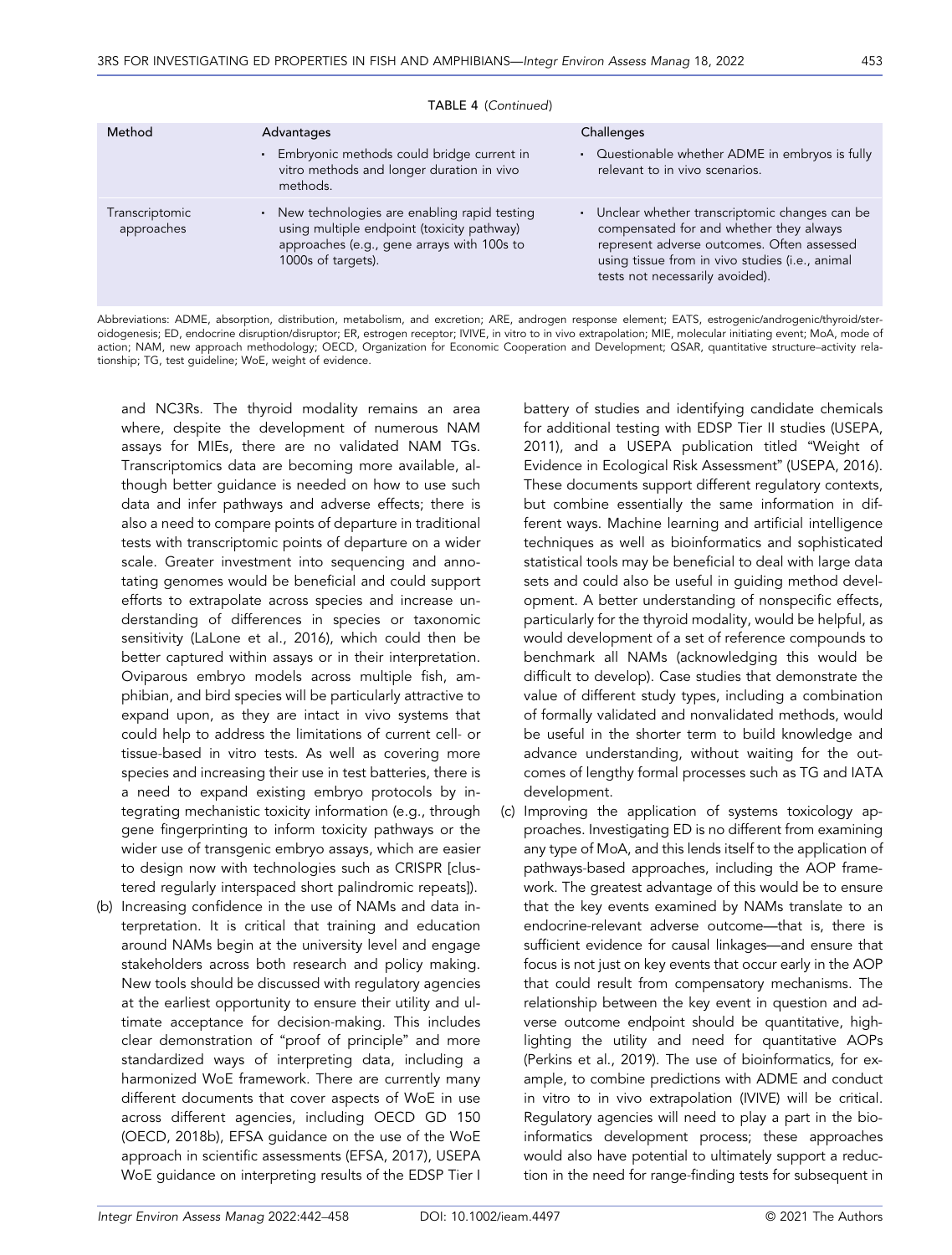vivo studies. The ER pathway model already being accepted by some regulatory agencies (cf. ECHA/EFSA GD) could be used as a conceptual model for other types of receptors. There remains a significant need to expand on work using mechanistic toxicological information such as gene expression signatures (e.g., current efforts to compare ToxCast or "big 'omics" data with apical outcome data or transcriptomic–apical benchmark dose modeling).

(d) Improving exposure considerations. This includes further development of tools that relate applied and intracellular concentrations to whole organism internal exposures (e.g., through IVIVE) and provision of case studies to demonstrate their potential utility and knowledge gaps. This will help to support calibration of in vitro data against in vivo data and improve knowledge of concentrations at molecular target sites. Such data should also include the complexity of both the timing and duration of exposure that can influence the in vivo outcome. Exposure activity ratios to place high‐ throughput screening activity in the context of whole organism exposure could be used as a prioritization tool (e.g., see Becker et al., 2015) and allow better interpretation across species.

# HARNESSING THE OPPORTUNITIES AND APPLYING 3RS APPROACHES IN PRACTICE

In an ideal world, to conclude that a substance is an EDC, adverse effects need to be evident with mechanistic data in the same study (i.e., a proven causal link), with organism complexity incorporated. We must recognize that not only is this challenging, but there are also many reasons to rethink traditional testing paradigms. Therefore, it is absolutely critical that there is a high level of confidence that the reduction, refinement, or replacement of currently used in vivo tests provides at least as much, if not more, useful information for use in a regulatory framework. It must also be ensured that an increased reliance on NAMs does not decrease our ability to predict adverse outcomes. This will be aided by careful consideration of the regulatory question (or the problem formulation) to determine the following:

- Where in the WoE is more information needed?
- How can studies be designed to address that question?
- Are more data truly necessary?

In the longer term, adoption of this way of thinking will support a fundamental paradigm shift that increases the fitness‐for‐purpose of environmental EDC hazard and risk assessment, while harnessing the best and most appropriate science-driven methodologies. This involves the community acknowledging that regulatory testing cannot capture everything as well as assurance that any testing scheme is environmentally protective. Ideally, there will be a move away from highly prescriptive or broad‐brush approaches toward more flexible ways of operating that identify what is actually needed to answer the scientific and regulatory questions. At the same time, the limitations to this shift, including the availability of funding and the capabilities of the available technologies, must continue to be considered. The incentive to reach this goal will be increased if it comes from the top down, as has been the case in other areas of toxicity testing (e.g., activities resulting from the USEPA's announcement to prioritize efforts to reduce animal testing, albeit focused on the use of mammals [USEPA, 2019]). In the meantime, the current workshop discussions have led to the formulation of key recommendations and identification of activities and efforts needed in the short to medium term and the medium to long term to support and inform this paradigm shift, which are outlined below and in Figure 2.

#### Short to medium term

Increase efforts and investment into (a) improving NAMs, (b) addressing pathway and endpoint gaps in both in vivo and NAM approaches, and (c) IVIVE.

- Further develop and standardize in vitro assay batteries that would comprehensively investigate mechanisms within a particular endocrine pathway for activity. Greater incorporation of metabolic competence within in vitro assay test systems.
- Conduct a comprehensive review of the current NAM landscape to support identification of research needs. This activity is being initiated by a multistakeholder team led by NC3Rs and HESI.
- Provide access to high-quality in vivo data, including increased understanding of the variability and limitations of animal tests, to both corroborate NAM data and better understand the underlying adverse effects of the MoAs.
- Provide adequate funding and allocation of resources to validate and establish which NAMs are best able to reduce or replace and improve in vivo testing. This could include conducting an iterative analysis of the performance of NAMs (making direct comparisons of the conclusions and decisions and hazard or risk assessment outcomes that would be made based on NAM data vs. data from traditional test methods).
- Build confidence in the ability of embryo assays to predict adverse effects in laboratory animals by further validating and defining applicability domains using substances that have already been tested in in vivo assays.
- Develop better kinetic models to estimate internal exposures and extrapolation from applied doses.
- Add more endpoints to existing in vivo tests to maximize their value, provided that this does not cause additional suffering or increase the number of test animals used; examples include ongoing efforts to add thyroid‐relevant endpoints in fish (a focus within the EURION project cluster [Holbech et al., 2020] and OECD Project 2.64: Inclusion of thyroid endpoints in OECD fish TGs).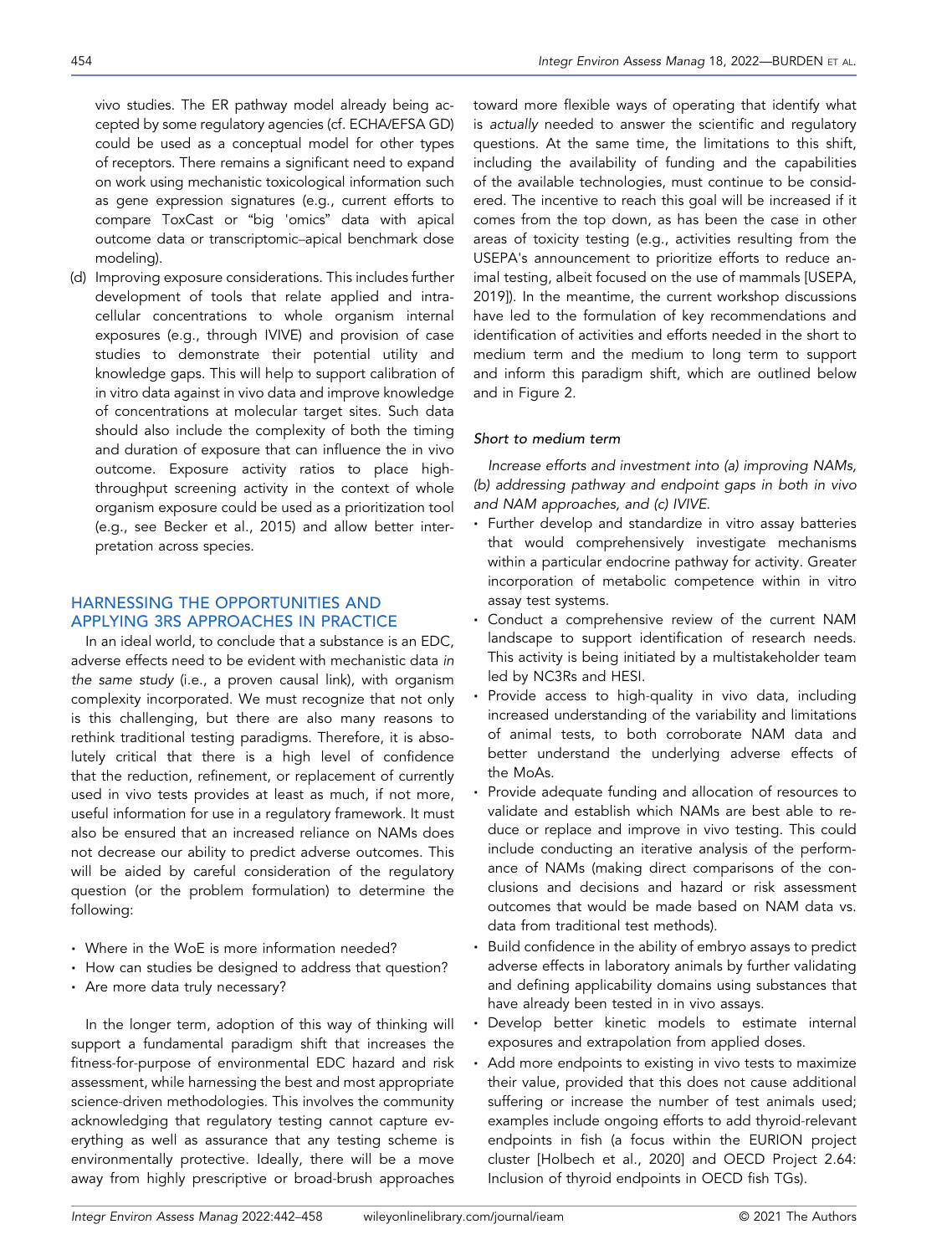

FIGURE 2 A synthesis of the main workshop outcomes, organized by general topical area as well as projected timeframe

■ Build a high-quality database of historical data of all types, to enable reliable modeling tools to be developed further for the global scientific community.

## Review performance criteria.

- Conduct more formal regular retrospective analyses (starting with analysis of historical control data as/when they become available) to evaluate performance criteria and increase awareness of the strengths and limitations of current in vivo methods (e.g., Oris et al., 2012) to (a) increase the value and utility of in vivo test data and (b) to provide a better benchmark for the NAM.
- · Use retrospective data to better consider validity criteria for in vivo TGs, including which criteria are important and which are less so.
- · Ensure that there is appropriate ring-testing during validation phases, as any new test method must be reliably repeatable.
- **Establish better quidance for concentration setting and** interpretation in in vivo tests.

## Explore the use of read‐across from mammalian data and extrapolation between species.

- Generation of more information to better enable extrapolation of in vivo information across taxa (for reading across from mammals to nonmammals and vice versa). This includes dosimetry considerations and internal exposure differences, the use of 'omics and/or bioinformatics platforms, and better knowledge of evolutionary genetics and comparative endocrinology.
- Greater training and awareness of models such as Sequence Alignment to Predict Across Species Susceptibility (SeqAPASS; [www.seqapass.epa.gov](http://www.seqapass.epa.gov/seqapass)/seqapass).

• Assimilation of case studies comparing regulatory decisions using mammalian and nonmammalian data. Are both mammalian and fish or amphibian data always needed?

## Medium to long term

Provide clarity on giving weight to different approaches and use of existing information.

- Move toward a tiered approach globally, which starts with existing information and prioritization of testing needs.
- Organization of knowledge upfront and better use of the peer‐reviewed and gray literature including incentives to share unpublished data sets (e.g., all data associated with publications [Martin et al., 2019]) and/or establishing a framework to facilitate the sharing of such information.
- Development of guidance on assessing overall WoE, including how to weigh different pieces of information: this could be a quantitative weighting matrix to use as a guide. The ERC2 approach developed by Environment and Climate Change Canada is an example of a quantitative WoE framework that could be broadened for use in other jurisdictions and could integrate Bayesian approaches (Bonnell et al., 2018, 2019). This could include development of a "threshold of data" that conclusively enables waiving of higher‐tier in vivo tests and addresses the issue of considering data from multiple NAM sources in place of one in vivo test. It would involve use of in vitro assay batteries to provide a direct indication or link to an adverse outcome at the organism or population level.
- Publication of case studies where NAM data have been used for regulatory decision‐making, including how the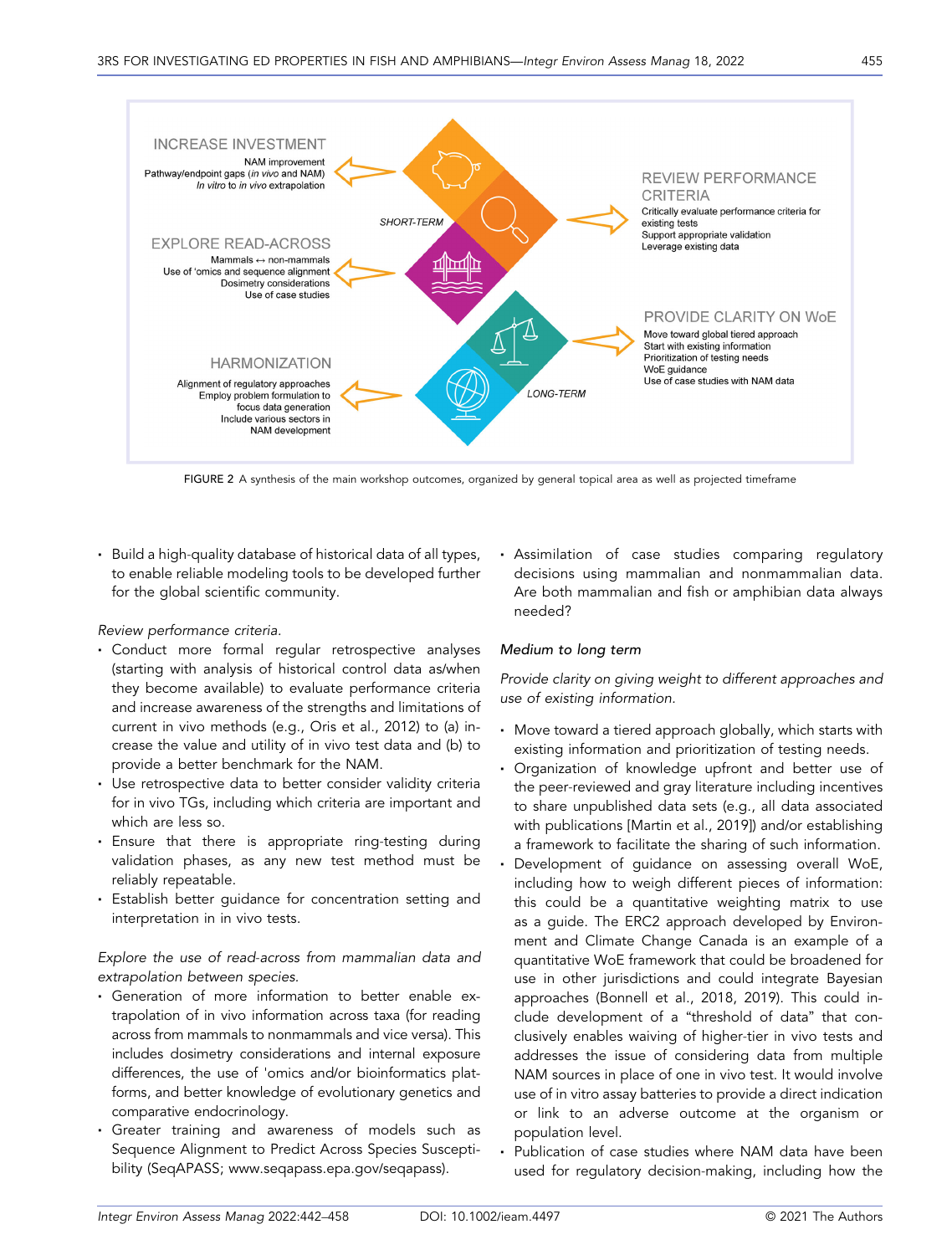data were analyzed and synthesized (using a WoE approach if and where appropriate), to demonstrate how each data "type" influences decisions.

Improve international harmonization of approaches and their integration.

- Alignment of regulatory approaches (but not necessarily legislation) based on science both across regions and countries and sector groups, including harmonization of the data required to meet the definition of an EDC, interpretation of whether both activity and adversity data are needed, methods of substance prioritization, and approaches to managing EDCs (risk‐ vs. hazard‐based).
- Where different legal frameworks mandate that different data types are generated, use problem formulation to tailor test packages and generate only the necessary and meaningful data (acknowledging that some regional data requirements are more flexible than others). In many cases, companies will be aiming for global marketing and it should be ensured that packages address international needs while reducing duplicative or superfluous testing. Any NAM data generated to meet needs within regional frameworks could be submitted and viewed by all regulatory jurisdictions to help increase confidence in different approaches.
- Ensure greater inclusion of different industry sectors and regulatory agencies in NAM development, to support widespread uptake.

## SUMMARY AND CONCLUSIONS

This workshop provided a timely opportunity to bring together experts in the field of nonmammalian vertebrate ED identification and assessment with varying regional perspectives across different regulatory and industry sectors as well as the academic community. The identification and assessment of endocrine properties of chemicals in fish and amphibians under current and forthcoming regional requirements are driving an increase in the number of animals used in regulatory testing, particularly in higher‐tier in vivo studies. It is the ideal time to review the ways in which fish and amphibian in vivo studies are performed and interpreted, to identify where there is scope for improvement, and to assess how NAMs can contribute in this space. The aim is not only to reduce the number of animals used but also to simultaneously improve the science underlying ED assessment.

The workshop discussions highlighted the notable geographical differences in approaches and consequences for substances identified as causing endocrine‐mediated adversity. The needs and requirements for EDC identification and assessment are highly context dependent, and it is critical that this is identified and considered upfront via a problem formulation process, to ensure that only meaningful data are generated and incorporated into decision‐ making. Several 3Rs opportunity areas for in vivo testing were highlighted, including addressing the need for

improvements to concentration setting and subsequent data analysis and interpretation; reviewing and updating in vivo TGs to better understand study performance and the test validity criteria; ensuring that the tests better address population relevance; improving the application of WoE approaches, including better utilization of existing data and greater consideration of other vertebrate data; adding value to existing tests through the addition of informative endpoints; and placing more emphasis on better screening tools to decrease the number of chemicals needing in vivo testing. Likewise, discussions identified key 3Rs opportunity areas regarding the use of NAMs, including expanding on the tools available and increasing coverage of the biological domains; increasing confidence in their use and data interpretation; improving the application of systems toxicology approaches; and improving exposure considerations. Ultimately, the goal is to stimulate a fundamental paradigm shift that increases the fitness‐for‐purpose of environmental EDC hazard and risk assessment, while harnessing the best and most appropriate science‐driven methodologies. To this end, delegates identified several activities and efforts needed in the short and medium term to support and inform this paradigm change. Two main HESI and NC3Rs multisector, global follow-up initiatives aimed at addressing the short-term needs are already underway. The first will review existing in vivo fish and amphibian tests, which are often the "gold standard" tests to which any new alternative methods are compared. This work is focused on analysis of historical control data to evaluate test performance, validity criteria, and strengths and weaknesses. In addition, it will provide an objective but critical discussion of the in vivo tests that will feed into alternative assay development and validation. The second effort is developing a scientific and technical summary of existing or under‐development NAMs that are available to evaluate EATS activity in fish and amphibians. The aim here is to develop a common set of parameters to evaluate NAMs and identify gaps where additional method development is needed. It is acknowledged that some regulatory agencies may have an immediate need to move forward in their decision‐making process, while simultaneously making firm commitments to reduce in vivo testing (e.g., USEPA, 2019). These decisions should be based on the best science available, with re‐evaluations of the state of the science in regular intervals, as necessary. These are first steps, and it is hoped that the wider community engages with the recommendations resulting from the comprehensive workshop discussions and ongoing follow‐up activity and works together to truly benefit the 3Rs in this field, while at the same time increasing the robustness, fitness‐for‐purpose, and relevance of regulatory ED assessments.

## ACKNOWLEDGMENT

We are extremely grateful to all 51 workshop delegates for their participation and valuable input. The workshop was made possible by financial and in‐kind support from the NC3Rs and HESI.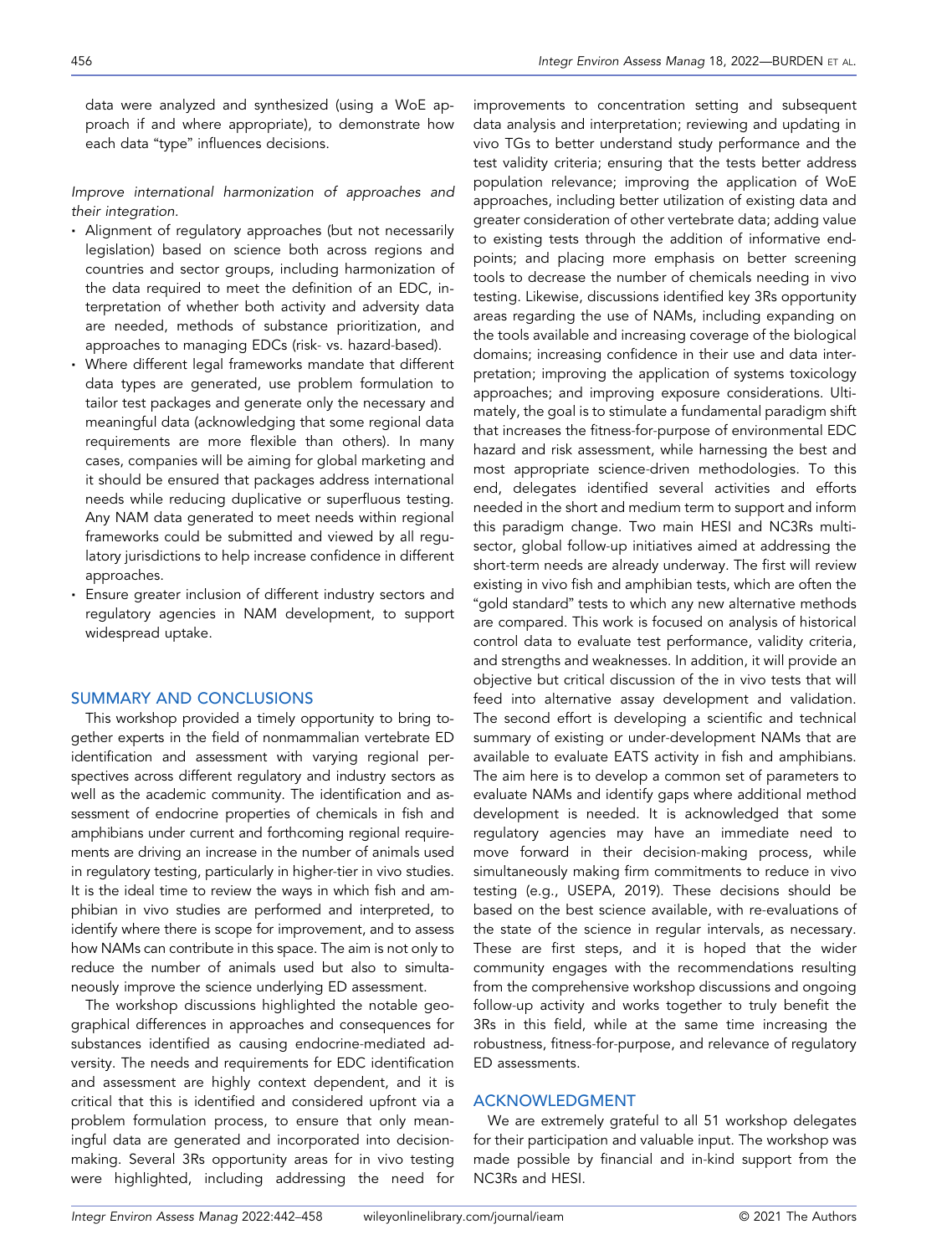#### **DISCLAIMER**

The views and statements expressed in this paper are a reflection of the workshop on "Investigating Endocrine Disrupting Properties in Fish and Amphibians: Opportunities to Apply the 3Rs" (held 25 February 2020 in London, UK) as summarized by the authors. The views or statements expressed in this publication do not necessarily represent the views of the organizations to which the authors are affiliated, and those organizations cannot accept any responsibility for such views or statements.

### DATA AVAILABILITY STATEMENT

All data are presented.

## SUPPORTING INFORMATION

A description of the sponsor organizations and the workshop agenda are included in the Supporting Information.

#### **ORCID**

Natalie Burden **b** https://[orcid.org](https://orcid.org/0000-0002-8516-288X)/0000-0002-8516-288X Michelle R. Embry **iD** https://[orcid.org](https://orcid.org/0000-0002-0376-2743)/0000-0002-0376-[2743](https://orcid.org/0000-0002-0376-2743)

Thomas H. Hutchinson in https://[orcid.org](https://orcid.org/0000-0001-8823-5442)/0000-0001-8823-[5442](https://orcid.org/0000-0001-8823-5442)

Scott G. Lynn **b** https://[orcid.org](https://orcid.org/0000-0002-9513-4823)/0000-0002-9513-4823

Constance A. Mitchell in https://[orcid.org](https://orcid.org/0000-0003-1052-7087)/0000-0003-1052-[7087](https://orcid.org/0000-0003-1052-7087)

Fiona Sewell (D https://[orcid.org](https://orcid.org/0000-0001-5589-9453)/0000-0001-5589-9453 Lennart Weltje https://[orcid.org](https://orcid.org/0000-0002-5191-4158)/0000-0002-5191-4158 James R. Wheeler **D** https://[orcid.org](https://orcid.org/0000-0002-9162-5035)/0000-0002-9162-[5035](https://orcid.org/0000-0002-9162-5035)

#### **REFERENCES**

- Ankley, G. T., & Jensen, K. M. (2014). A novel framework for interpretation of data from the fish short‐term reproduction assay (fstra) for the detection of endocrine‐disrupting chemicals. Environmental Toxicology and Chemistry, 33(11), 2529–2540.
- Becker, R. A., Friedman, K. P., Simon, T. W., Marty, M. S., Patlewicz, G., & Rowlands, J. C. (2015). An exposure: Activity profiling method for interpreting high‐throughput screening data for estrogenic activity— Proof of concept. Regulatory Toxicology and Pharmacology, 71(3), 398–408.
- Bonnell, M., Inglis, C., Jagla, M., Prindiville, C. J., & Shore, B. (2018). A computational approach for the ecological prioritization of organic chemicals in Canada: ERC 2.0. Society of Environmental Toxicology and Chemistry 39th Annual Meeting, Sacramento, CA, USA.
- Bonnell, M., Inglis, C., Jagla, M., Prindiville, C. J., & Shore, B. (2019). Development of version 2.0 of the ecological risk classification approach for prioritizing organic chemicals. Society of Environmental Toxicology and Chemistry Europe 29th Annual Meeting, Helsinki, Finland.
- Brooks, A. C., Foudoulakis, M., Schuster, H. S., & Wheeler, J. R. (2019). Historical control data for the interpretation of ecotoxicity data: are we missing a trick?. Ecotoxicology, 28(10), 1198–1209. https://[doi.org](https://doi.org/10.1007/s10646-019-02128-9)/10. 1007/[s10646](https://doi.org/10.1007/s10646-019-02128-9)‐019‐02128‐9
- Burden, N., Sewell, F., & Chapman, K. (2015). Testing chemical safety: What is needed to ensure the widespread application of non‐animal approaches? PLoS Biology, 13(5), e1002156.
- European Chemicals Agency/European Food Safety Authority (ECHA/EFSA). (2018). Guidance for the identification of endocrine disruptors in the

context of regulations (EU) no 528/2012 and (EC) no 1107/2009. EFSA Journal, 16(6), e05311.

- European Food Safety Authority (EFSA). (2005). Opinion of the scientific panel on animal health and welfare (AHAW) on a request from the commission related to the aspects of the biology and welfare of animals used for experimental and other scientific purposes. EFSA Journal, 3 (12), 292.
- European Food Safety Authority (EFSA). (2017). Guidance on the use of the weight of evidence approach in scientific assessments. EFSA Journal, 15 (8), e04971.
- European Commission. (2010). Directive 2010/63/EU of the European Parliament and of the Council of 22 September 2010 on the protection of animals used for scientific purposes. Official Journal of the European Union, 276, 34–79.
- Holbech, H., Matthiessen, P., Hansen, M., Schüürmann, G., Knapen, D., Reuver, M., Flamant, F., Sachs, L., Kloas, W., Hilscherova, K., Leonard, M., Arning, J., Strauss, V., Iguchi, T., & Baumann, L. (2020). Ergo: Breaking down the wall between human health and environmental testing of endocrine disrupters. International Journal of Molecular Sciences, 21(8), 2954.
- Hutchinson, T. H., Bögi, C., Winter, M. J., & Owens, J. W. (2009). Benefits of the maximum tolerated dose (MTD) and maximum tolerated concentration (MTC) concept in aquatic toxicology. Aquat Toxicol, 91(3), 197– 202. https://doi.org/10.1016/[j.aquatox.2008.11.009](https://doi.org/10.1016/j.aquatox.2008.11.009)
- Japan Ministry of the Environment. (2010). Further actions to endocrine disrupting effects of chemical substances: EXTEND 2010. Available at: https://www.env.go.jp/en/chemi/ed/[extend2010\\_full.pdf](https://www.env.go.jp/en/chemi/ed/extend2010_full.pdf). Accessed 5 February 2021.
- Judson, R. S., Magpantay, F. M., Chickarmane, V., Haskell, C., Tania, N., Taylor, J., Xia, M., Huang, R., Rotroff, D. M., Filer, D. L., Houck, K. A., Martin, M. T., Sipes, N., Richard, A. M., Mansouri, K., Setzer, R. W., Knudsen, T. B., Crofton, K. M., & Thomas, R. S. (2015). Integrated model of chemical perturbations of a biological pathway using 18 in vitro high‐ throughput screening assays for the estrogen receptor. Toxicological Sciences, 148(1), 137–154.
- Karmaus, A. L., Toole, C. M., Filer, D. L., Lewis, K. C., & Martin, M. T. (2016). High‐throughput screening of chemical effects on steroidogenesis using h295r human adrenocortical carcinoma cells. Toxicological Sciences, 150(2), 323–332.
- Kilkenny, C., Browne, W. J., Cuthill, I. C., Emerson, M., & Altman, D. G. (2010). Improving bioscience research reporting: The ARRIVE guidelines for reporting animal research. PLoS Biol, 8(6), e1000412. https://[doi.org](https://doi.org/10.1371/journal.pbio.1000412)/ 10.1371/[journal.pbio.1000412](https://doi.org/10.1371/journal.pbio.1000412)
- Kleinstreuer, N. C., Ceger, P., Watt, E. D., Martin, M., Houck, K., Browne, P., Thomas, R. S., Casey, W. M., Dix, D. J., Allen, D., Sakamuru, S., Xia, M., Huang, R., & Judson, R. (2017). Development and validation of a computational model for androgen receptor activity. Chemical Research in Toxicology, 30(4), 946–964.
- Kleinstreuer, N. C., Ceger, P. C., Allen, D. G., Strickland, J., Chang, X., Hamm, J. T., & Casey, W. M. (2016). A curated database of rodent uterotrophic bioactivity. Environmental Health Perspectives, 124(5), 556–562.
- Lagadic, L., Bender, K., Burden, N., Salinas, E. R., & Weltje, L. (2019). Recommendations for reducing the use of fish and amphibians in endocrine‐ disruption testing of biocides and plant protection products in Europe. Integrated Environmental Assessment and Management, 15(4), 659–662.
- Lagadic, L., Wheeler, J. R., & Weltje, L. (2020). (Mis)use of the adverse outcome pathway concept for assessing endocrine disruption in nontarget organisms. Integrated Environmental Assessment and Management, 16(4), 525–528.
- LaLone, C. A., Villeneuve, D. L., Lyons, D., Helgen, H. W., Robinson, S. L., Swintek, J. A., Saari, T. W., & Ankley, G. T. (2016). Editor's highlight: Sequence alignment to predict across species susceptibility (seqapass): A web‐based tool for addressing the challenges of cross‐species extrapolation of chemical toxicity. Toxicological Sciences, 153(2), 228–245.
- Martin, O. V., Adams, J., Beasley, A., Belanger, S., Breton, R. L., Brock, T. C. M., Buonsante, V. A., Galay Burgos, M., Green, J., Guiney, P. D., Hall, T.,